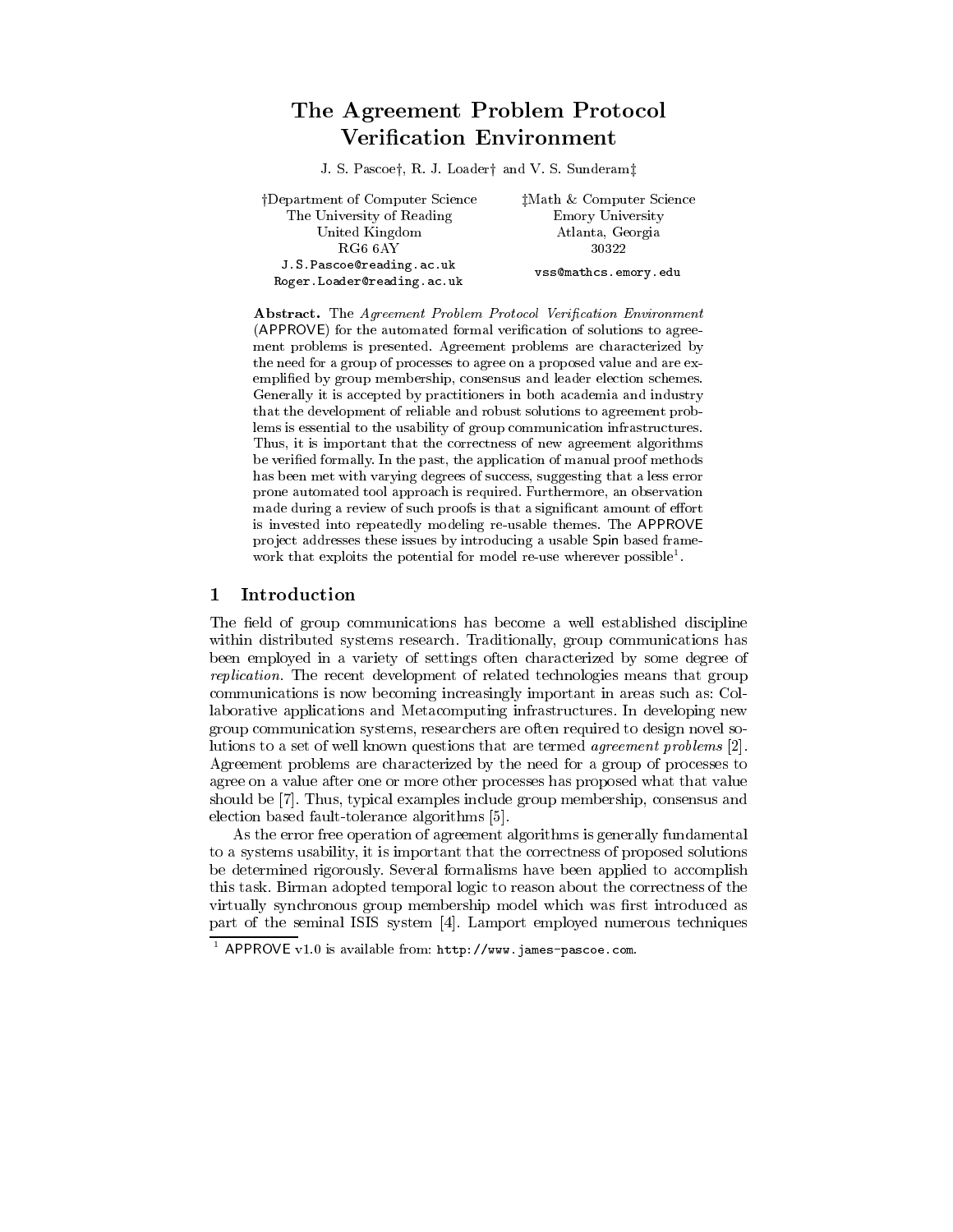in the study of consensus [10] as did Hadzilacos, Chandra and Toueg in their research on failure detectors [6]. Current group communication projects suggest that one method is emerging as a possible de facto standard. This method is termed rigorous argument and it is based around the notion that the correctness of an algorithm can be determined by arguing that four widely adopted invariants always hold, namely: termination, uniform agreement, validity and irrecoverability. There are numerous applications of rigorous argument with two of the more notable successes being in the Totem  $[12, 1]$  and InterGroup  $[3]$  projects. Indeed rigorous argument was used to establish the correctness of the authors recent work on the design and implementation of the Collaborative Group Membership (CGM) algorithm (see section 7) [16, 13, 11].

The application of the manual proof methods discussed above have met with varying degrees of success. The temporal logic proof of the ISIS group membership service was later found to contain fundamental flaws (a caveat that is discussed in Birman's comprehensive text [5]). In the application to CGM, rigorous argument failed to identify a number of design errors despite months of effort invested in applying the technique. These problems were only discovered during the projects implementation phase and were later attributed to its design. Although in this instance, rigorous argument failed to identify a number of design issues, we do not consider the method to be invalid. However, we postulate that it can be prohibitively difficult to achieve the level of rigor required to instill condence in the correctness of a proof by rigorous argument.

Following the completion of the proof, it was pertinent to study the effect of employing CGM with a wireless model of failure. In terms of failure, wireless net works differ fundamentally from wired systems because they exhibit an element of intermittent connectivity, that is, hosts may become unpredictably disconnected for arbitrary periods of time. Thus, in a wireless network, hosts that are disconnected are indistinguishable from hosts that have failed. Although manually specifying a wireless model of failure is not complex, it became clear that integrating and reasoning about it in the original proof was so difficult that it effectively meant restarting the process.

This experience motivated an investigation into the feasibility of developing a configurable *automated verification* environment that could quickly and exhaustively verify the correctness of a proposed solution to an agreement problem. Through the comparison of previous proofs, it was observed that there exist central themes which are modeled repeatedly, albeit in different formalisms. Thus, additional motivation for the project was to exploit this potential for re-use. Furthermore, as the formalism adopted varied between different applications, the possibility of exploiting direct re-use of existing model components was limited. Thus, we propose the APPROVE framework, its design philosophy being to provide a configurable, extensible, automated verification environment through which a catalog of previously verified re-usable components can be quickly composed to suit an application. In doing so, the researcher need only model the algorithm or protocol under test and invoke the automated verifier to establish its correctness. The aim is to not only drastically reduce the amount of effort and error associated with developing such proofs, but to also instill a much higher degree of confidence in the process and demonstrate the effectiveness of formal tools to more practical communities.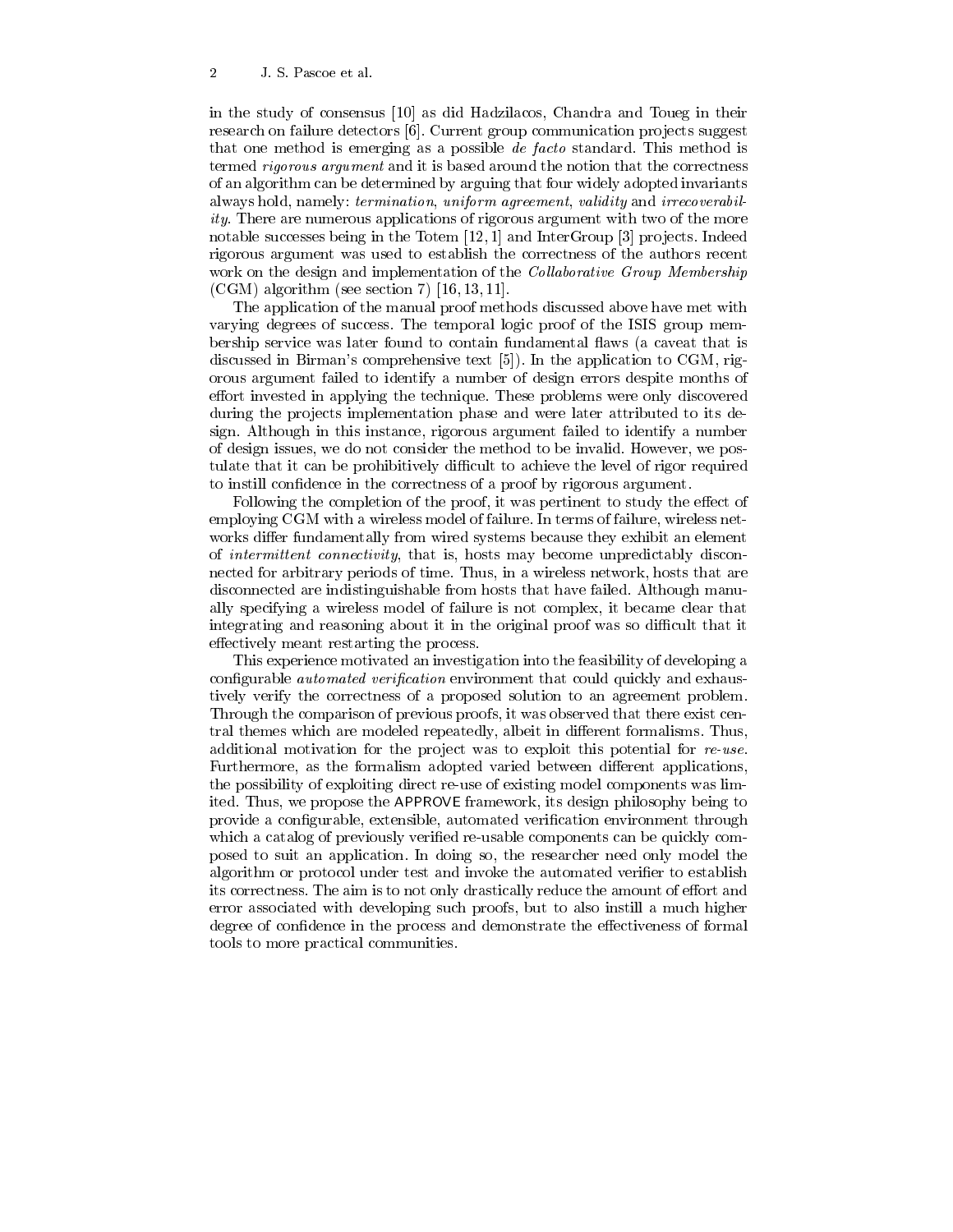# 2 Background

A number of other formal techniques to facilitate reasoning about the development of group communication systems exist. For example, one of the more notable projects is the application of the  $NuPrl$  theorem prover (pronounced 'new' program refinement logic)  $[24]$  to the *Ensemble* group communication system. Ensemble [18] develops network protocol support for secure fault-tolerant applications and is the successor to the Horus [23] and ISIS [4] toolkits. An Ensemble developer *composes* the required system from a catalog of *micro protocols*. Each micro protocol is coded in OCaml (ML) and thus has formal semantics which can be translated into type theory, that is, the input language to NuPrl. Through NuPrl, the developer can prove correctness theorems or partially evaluate the type theory and so automatically perform some optimizations for common occurrences. This result is then translated back into ML and reflected in the original implementation.

## 2.1 Why Spin?

Although in this case, the NuPrl / Ensemble combination is a powerful mechanism for reasoning about micro protocols, NuPrl was not deemed to be a suitable basis for the realization of APPROVE. This was mainly due to the level of user interaction NuPrl (and indeed most theorem provers) require. Since one of the primary pro ject goals was to encourage a greater utilization of formal tools in more practical communities, it was beneficial that APPROVE should offer a 'presson-the-button' approach. Due to previous experience, we initially considered the FDR [19] model checker. However, concerns from more practical researchers over its terse interface meant that Spin [8] was selected instead.

As Spin is stable, well documented and uses a C like syntax, we postulate that it is ideal for group communications researchers. Indeed papers presenting the development phases of APPROVE have been well received in other communities [15, 13]. Furthermore, as the XSpin interface is also very usable, Spin was ultimately deemed the most suitable platform on which to base APPROVE.

#### 2.2 Spin in Relation to Group Communications

Further motivation for using Spin stemmed from the prior work of Ruys [21, 20]. In his thesis ([21] section 4.11), Ruys provides a pragmatic insight into the modeling of weak multicast and broadcast protocols using Spin. The distinction between weak and strong models of group communication, is that all strong peers are furnished with a view, that is, a formalized notion of membership2 . Thus, APPROVE has leveraged this work and aims to take it one stage further by investigating a model of group communication that is strong.

#### 2.3 Literate Verification Using noweb

Possibly one of the most central issues to the usability of formal tools, is the provision for high quality documentation. In an imperative language such as C, programs can often effectively be documented through comments. However, the

<sup>2</sup> On page 132 of [21], Ruys alludes to a destination set which could be considered an implicit form of membership. However, as there is no notion of a view, we conclude that the membership model is weak.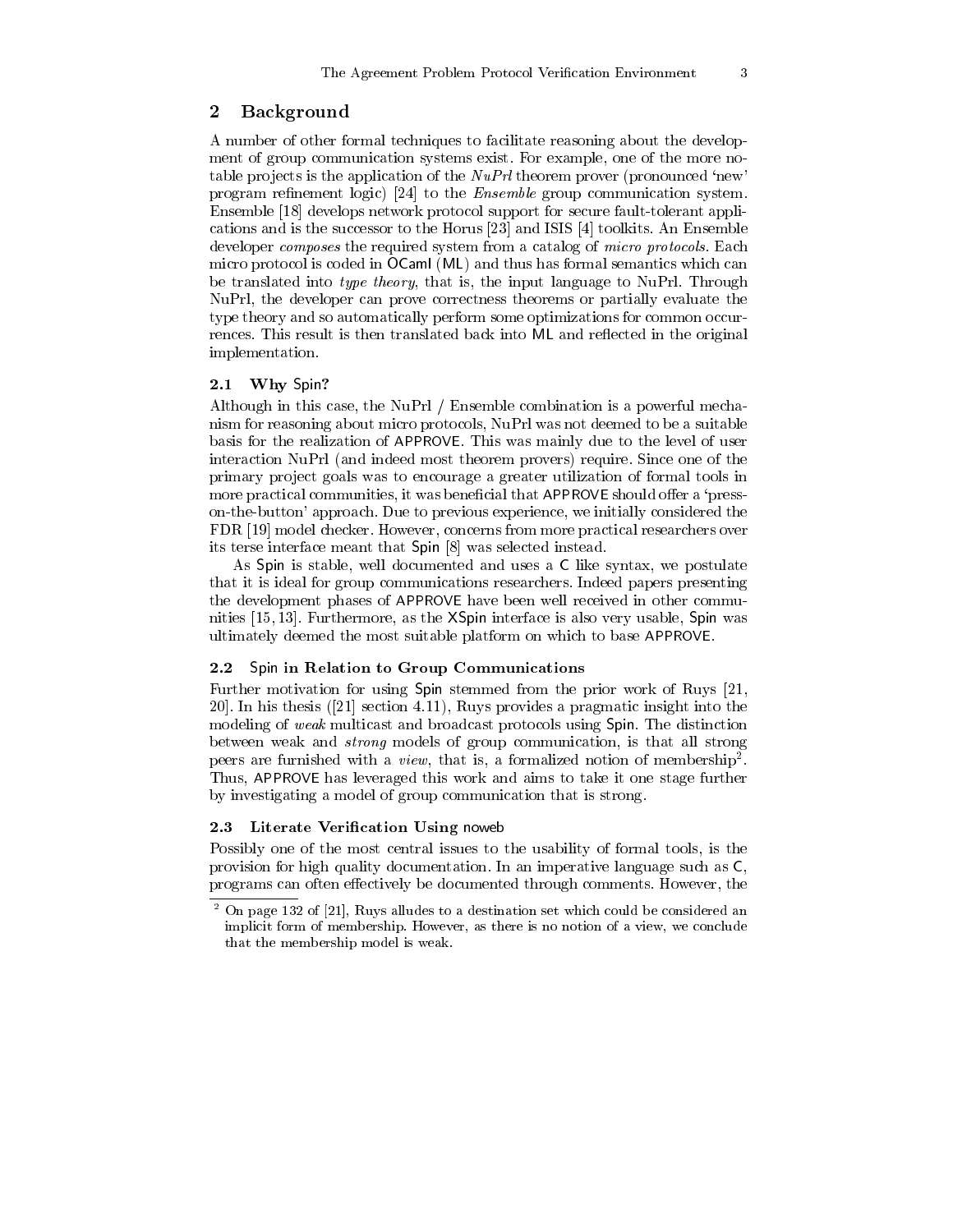inherent power of formal notations such as Promela, often leads to a scenario where the verbosity and number of comments necessary to convey sufficient intuition compromises the readability of the code. Thus, APPROVE was developed using the *literate programming* tool noweb [17].

Literate programming was first proposed by Knuth  $[9]$  as a new programming paradigm that primarily promoted two philosophies. Firstly, literate programming combines documentation and source into a fashion suitable for reading by humans, the underlying premise being that the experts insight is more likely to be conveyed if it is stored alongside the code to which it corresponds. Literate programming also aims to free the developer from ordering programs in a compiler specied manner, that is, when writing a program, the developer need not initially concern themselves with distracting side issues but instead focus on the problem in hand. In order to facilitate literate programming, Knuth provided a tool termed WEB [9] which produced both TFX documentation and PASCAL code from a file written in the WEB notation. One of WEBs drawbacks, was that it was PASCAL specific. This was addressed by Ramsey who produced noweb, a literate programming tool that embodies the same philosophies, but can be applied to any language.

In terms of applying noweb to Promela, Ruys has contributed significant insight in [22, 21]. Thus, through the use of noweb, the researcher is able to read the APPROVE source code and the corresponding LAT<sub>EX</sub> documentation at all levels of combination.

## 3 The APPROVE Architecture

At the highest level, the architecture of APPROVE consists of essentially three major components (see fig. 1). Each of these is discussed below with the exception of the test protocol, that is, a Promela model of the proposed algorithm. Although inherently this component can not be provided, APPROVE offers a template and guidance for its construction. As one of the primary benets of APPROVE lies in its re-congurability, extensive investigation of a test protocol becomes simple. For example, the researcher may wish to examine the verification consequences of employing a different failure detector in the overall model. Using APPROVE, this is a matter of modifying the environments configuration, whereas traditional manual methods would require extensive alterations.

#### 3.1 The Environment

The environment is the collective *term* for the entities required to support the simulation and verification of the test protocol. At this level, global channels which facilitate message passing amongst the various sub-entities are declared as are a suite of options which can be used to configure APPROVE for a specific scenario. Possibly the most complex environmental component is the Group Membership Service (or GMS). There are several definitions for a GMS, but it is generally accepted that it has at least the following responsibilities [7]:

1. Providing an interface for group membership changes – The GMS furnishes processes with a means to create or remove process groups and to join or leave process groups.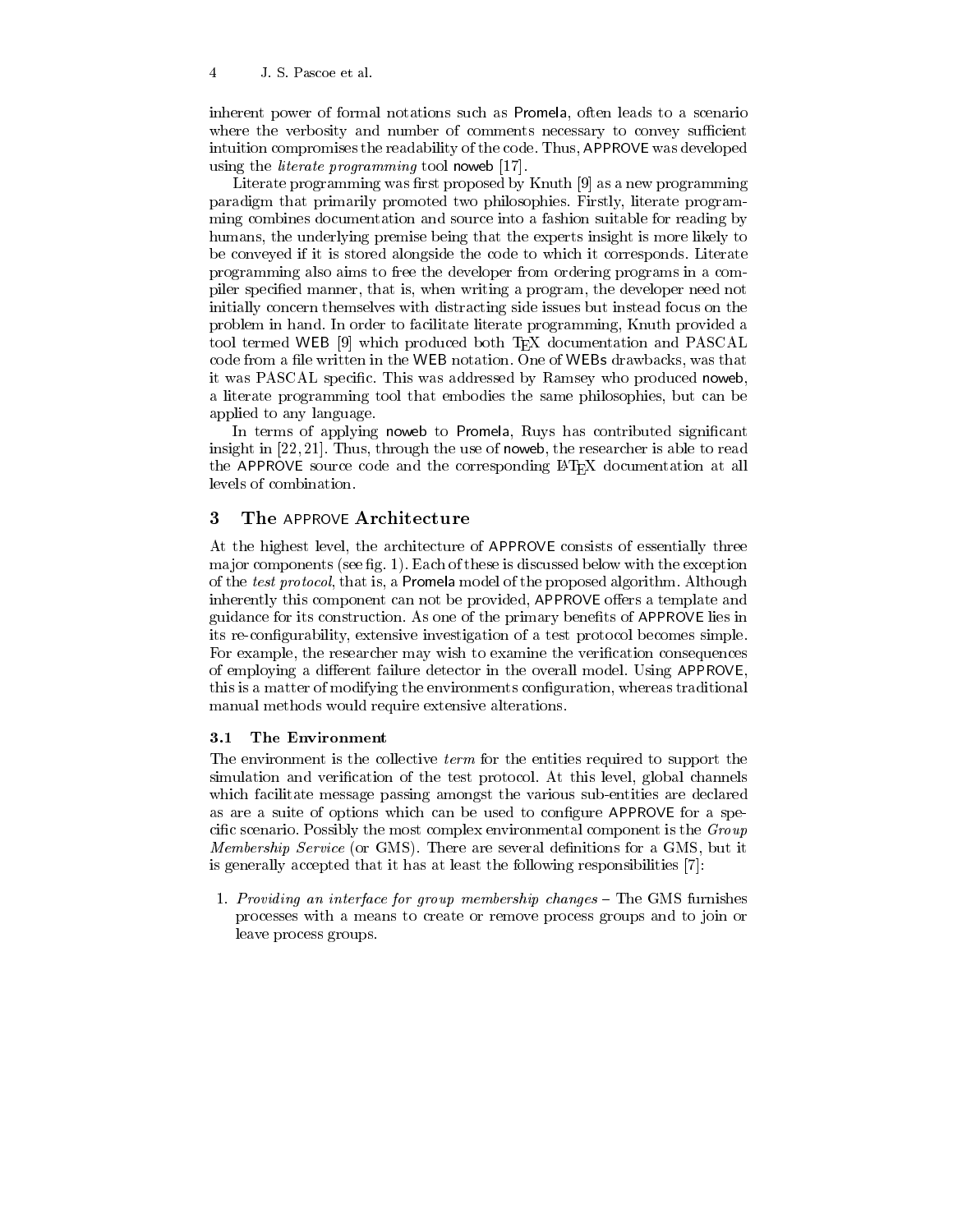

Fig. 1. The high level APPROVE architecture. It later became clear that the environ ment, invariants and test protocol could not be modeled as distinct entities. Although this has relatively little consequence (other than to mildly complicate the template for the test protocol), a more realistic illustration would possibly resemble a Venn diagram. Nevertheless, at a high level, it is considered somewhat more succinct to diagrammatically express the architecture in the manner shown here.

2. Notifying members of group membership changes  $-$  All members of a process group are notied when a membership change occurs, that is, all processes are informed when hosts join and leave the group or are evicted because they have failed.

In addition, the model of group membership offered in APPROVE is *virtually* synchronous. Virtual synchrony was proposed by Birman [5] in the ISIS toolkit [4] and through the success of ISIS, has become widely adopted in the field. Virtual synchrony can be effectively summarized by the simplifying abstraction it presents to the developer, namely, that a group of processes all see the same events in the same *logical* order. This reduces the design complexity of agreement protocols since the same algorithms can be executed by all processes.

As with the GMS, client processes exhibit a specic behavior in relation to their operation. Before being admitted to the group, a client must send a *join* request message to the GMS. In a virtually synchronous system, membership change messages are called view change operations and are dealt with differently than in weak group communication systems. In order to guarantee virtual synchrony, messages transmitted in one view must be delivered in the same view, so a virtually synchronous GMS responds to a view change operation by broadcasting a  $fluxh^3$  message. On reception of a flush message, each client entity delivers any outstanding messages before signaling the GMS of the flush protocols completion. On receiving an acknowledgment from all of the group members, the

<sup>&</sup>lt;sup>3</sup> In group communications literature, 'flush' messages are sometimes referred to in relation to the totally ordered message passing primitive gbcast. For more information on delivery ordered message passing primitives, see Birman [5] (page 266). Note that the `b' is a legacy label that implies broadcast communication. Possibly a more suitable label would be 'm' (suggesting multicast communication), but this has not been adopted since all of the literature uses the original terminology.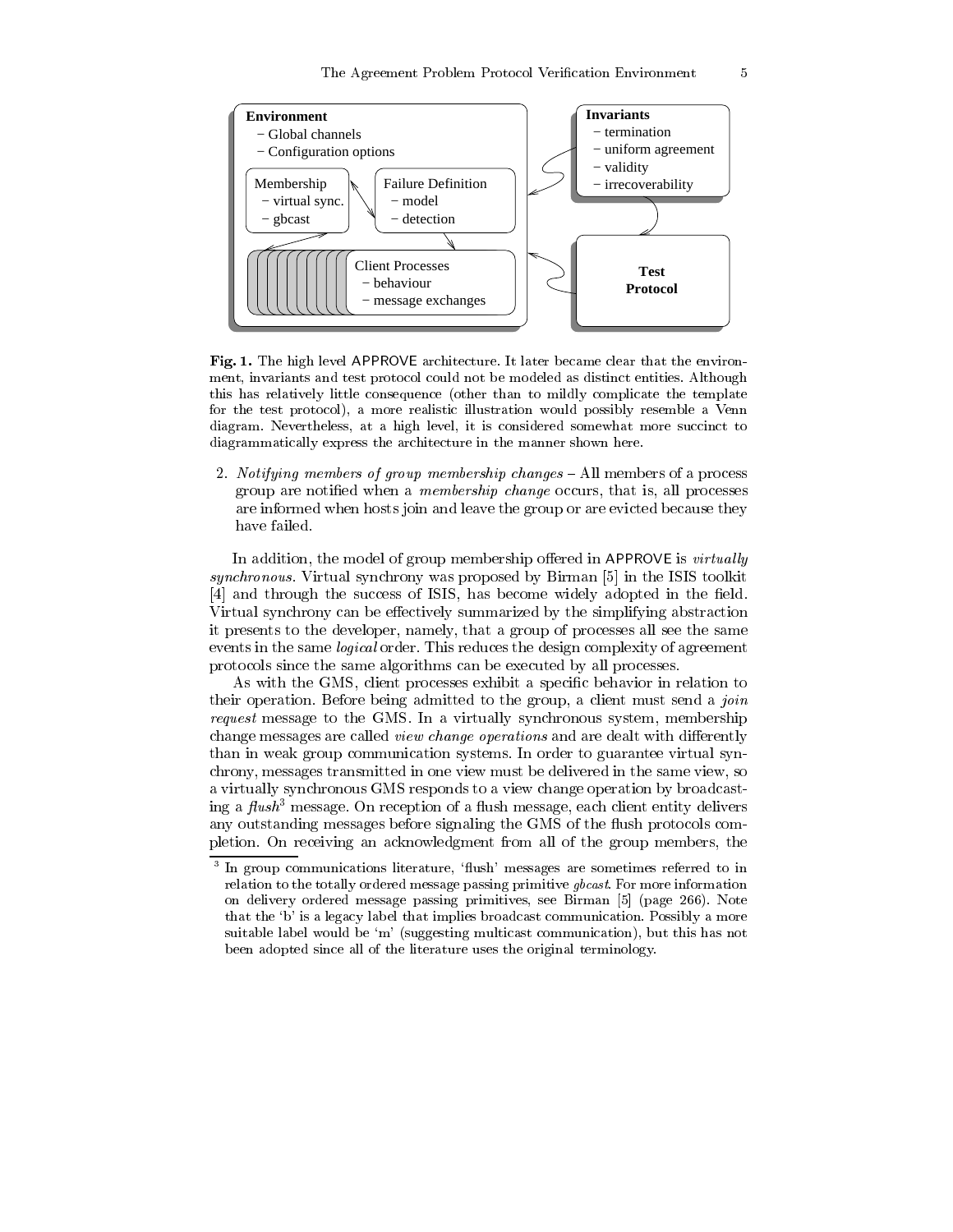

Fig. 2. The APPROVE concept of a group. To manage the size of the state space, the number of client processes is dynamic and is specified by the NUM\_CLIENTS flag.

GMS adds the joining process to the membership and the new view is broadcast. Once part of the group, an APPROVE client is free to transmit an arbitrary number of messages to other clients using two group communication primitives, namely, reliable FIFO multicast (or *fbcast*) and atomic multicast (or *abcast*). Reliable FIFO multicast states that if a process p transmits a message  $m_1$  before a message  $m_2$ , then  $m_1$  is delivered before  $m_2$  at any common destinations, and  $p$  is notified of any message that can not be delivered. The atomic primitive behaves in the same manner as fbcast, but offers the additional guarantee that either all of the destination processes deliver a given message, or none do. The motivation for specically selecting this pair of primitives is that FIFO multicast often forms the basis of quiescent failure detection and atomic ordering is frequently used to transmit the results of agreement algorithms. It is noteworthy to add, that at any non-deterministic time, a client can either request to leave the group (in which case the GMS performs a protocol symmetric to the join) or it can fail.

In some systems, a further responsibility of the GMS is to provide a failure detector and implicitly, a model of failure. In traditional group communications, often a fail-stop model of failure is adopted and processes fail by either halting prematurely or being irrecoverably partitioned away. Currently, only the failstop model of failure is supported by APPROVE, but investigation into a wireless model and its effect on traditional group infrastructures is planned for the near future. In APPROVE, three failure detection mechanisms are modeled, two in an independent heartbeat process and the third as part of the client. This not only reduces the complexity of the GMS, but also provides what is possibly now a more realistic model. The heartbeat or *keepalive* mechanisms are protocols that periodically transmit messages to announce their continued presence. The third failure detector is a quiescent algorithm that monitors the sessions liveness each time the reliable fbcast primitive is used to transmit a message.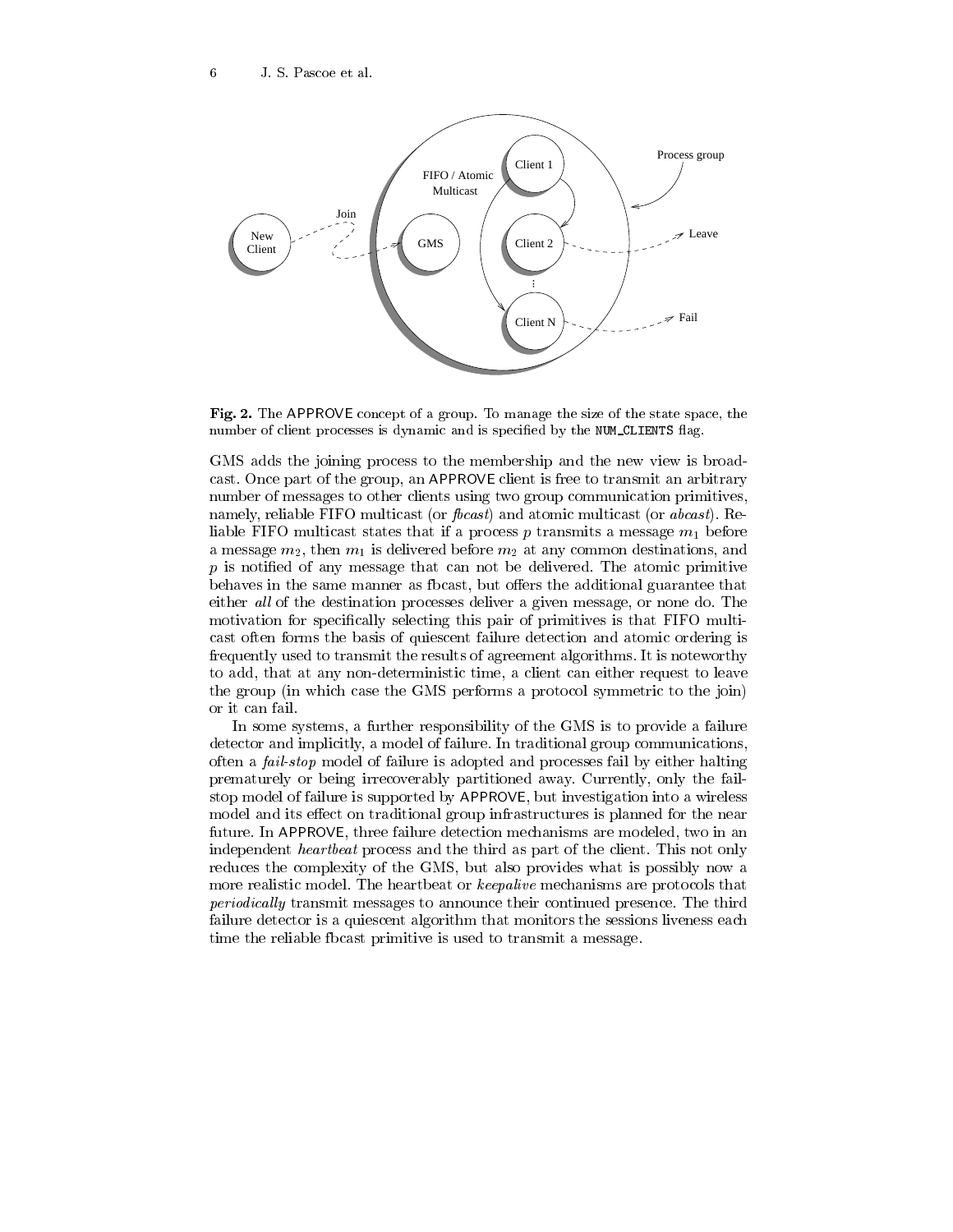#### Modeling APPROVE: Phase 1 (An Ideal System)  $\overline{\mathbf{4}}$

The initial phase of the APPROVE realization process developed an *ideal* model of group communication; ideal in the sense that nothing was permitted to fail. The first phase developed models for the global aspects, the GMS and the client entities. This section describes each of these presenting select fragments of Promela code in the form of the following noweb chunks:

7a (*Phase 1 list of selected chunks* 7a) $\equiv$  $Global channel definitions 7b$  $\langle Message\ types -\ the\ mtype\ definition\ 8a \rangle$  $\langle$  *Modeling the view* 8b) *Join protocol* 9)  $\langle$ Flush protocol 10 $\rangle$ 

## 4.1 Global Considerations: Channel and Message Definitions

Based on the conclusions of Ruys [21], APPROVE uses a matrix of nine channels to model communication between the various entities. Each client process indexes into the channel matrix by using an identication number assigned to it at instantiation by the init process. Individually, each of the APPROVE channels can be classied into one of the following three categories:

- 1. General channels  $-$  To facilitate communication amongst the group entities.
- 2. *Message quarantees*  ${\rm -}$  Channels that model delivery ordering semantics.
- 3. Failure channels  $-$  For co-ordinating failure resolution.

Channels of the first group conform to the labeling convention entity  $2$ entity, where an entity can be one of:  $c1i =$  client, gms = group membership service, hfd = heartbeat failure detector,  $eh$  = error handler and  $em$  = error master. An error handler is a process that embodies an instance of the protocol under test. The *error master* is an explicit term used to address the co-ordinator of a protocol, viz. the process which collates and determines the algorithms

```
7b \qquad (Global channel \ definitions \ 7b) \equiv (7a)
 chan cli2gms[NUM_CLIENTS] = [BUFFER_SIZE] of { byte }
 chan gms2cli[NUM_CLIENTS] = [BUFFER_SIZE] of { byte, int }
 /* Channels for communicating primarily outside of the group */
 chan cli2hfd[NUM_CLIENTS] = [BUFFER_SIZE] of { byte }
 chan hfd2cli[NUM_CLIENTS] = [BUFFER_SIZE] of { byte, int }
 /* Channels for querying the heartbeat failure detector */
 chan fbcast[NUM_CLIENTS] = [BUFFER_SIZE] of { byte, byte, byte }
 chan abcast[NUM_CLIENTS] = [BUFFER_SIZE] of { byte, byte, byte }
 chan gbcast[NUM_CLIENTS] = [0] of \{ byte \}/* Delivery ordering channels */
 chan fail = [BUFFER_SIZE] of { byte, int }
 chan eh2eh[NUM_CLIENTS] = [NUM_CLIENTS] of { byte, int, int }
 chan em2gms = [BUFFER_SIZE] of { byte, int }
 /* Failure channels */
```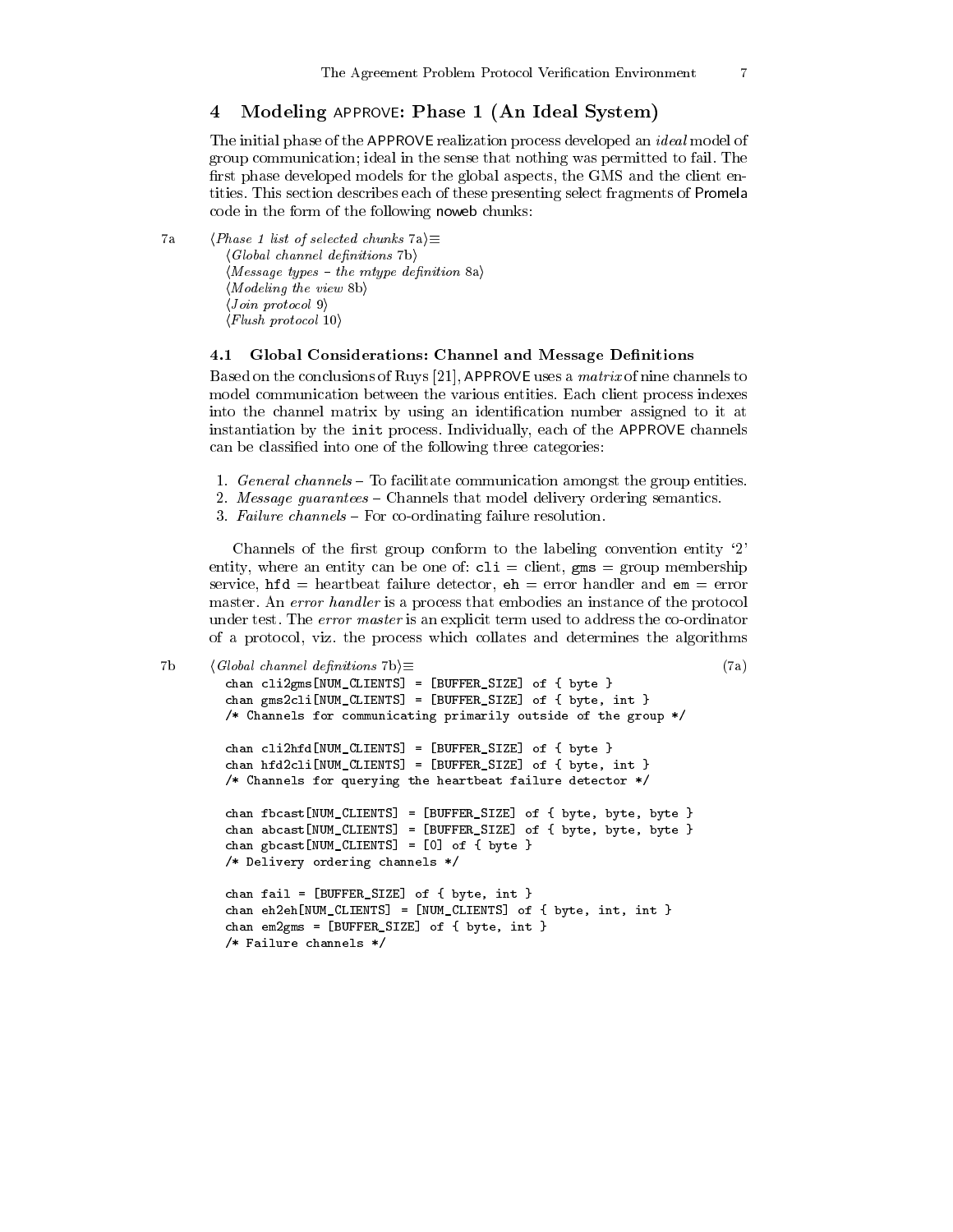8 J. S. Pascoe et al.

```
8a \langle Message types – the mtype definition 8a) \equiv (7a)
 mtype = {JOIN, LEAVE, LEAVE_ACK, FLUSH, FLUSH_ACK, VIEW,
  /* Membership messages */
  DATA, ACK,
  /* Arbitrary data transfer messages */
  QUERY, SUSPECTS, FAIL,
  /* Failure detector messages */
  EL_START, EL_CALL, EL_PROBE, EL_RETURN, EL_RESULT
  /* CGM Specific messages */
 λ
 }
```
result. Typically, this is then sent to the GMS (using the em2gms channel) which evicts any failures and distributes the new view.

The second group of channels form the basis of the delivery ordering guarantees. Note that the gbcast channel is synchronous and only carries a single byte. In practice, often the only messages to be sent using the totally ordered message passing primitive is the instruction to flush and symmetrically, the acknowledgment from a client that it has completed the protocol. Thus, in APPROVE, the gbcast channel is only permitted to carry the FLUSH and FLUSH ACK messages. Conversely, the failure channels provide facilities for announcing failures and serve as a modeling interface to the researcher. Other channels in this category deal with communication between the error handlers and provide the error master with a means of informing the GMS of those processes deemed to have failed. All of the APPROVE channels are defined with a maximum of three fields where the first is the message type (e.g.  $Jojn$ ) and the others are values. Thus, the message exchange cli2gms[2]!JOIN would correspond to a request from client 2 to join the group.

The APPROVE Message Types In conjunction with the CGM example, AP-PROVE defines sixteen messages (see chunk 8a) which are again split into several sub-groups:

- 1. Membership messages  $=$  For standard membership changes.
- 2. Data  $messages For quiescent reliable failure detection.$
- 3. Failure messages For querying heartbeat failure detectors and announcing failures to the error handler.
- 4.  $CGM$  messages For co-ordinating the CGM membership algorithm.

As the denotation of each message can be inferred from its name, we do not discuss the topic further. Additional details can be found in the APPROVE documentation [14].

#### $4.2$ The Group Membership Service

Apart from the roles discussed above, the GMS is also implicitly responsible for managing the view. As Spin opts to convert bit arrays into arrays of bytes, APPROVE models the view using the more efficient *bitvector* representation. Through the unsigned keyword, the size of each value can be set to the number of clients and so a minimal amount of memory is consumed. Manipulation is performed using bit-wise operators wrapped in macros.

8b  $\langle Modeling\ the\ view\ 8b \rangle \equiv$  (7a) unsigned view:NUM\_CLIENTS=0;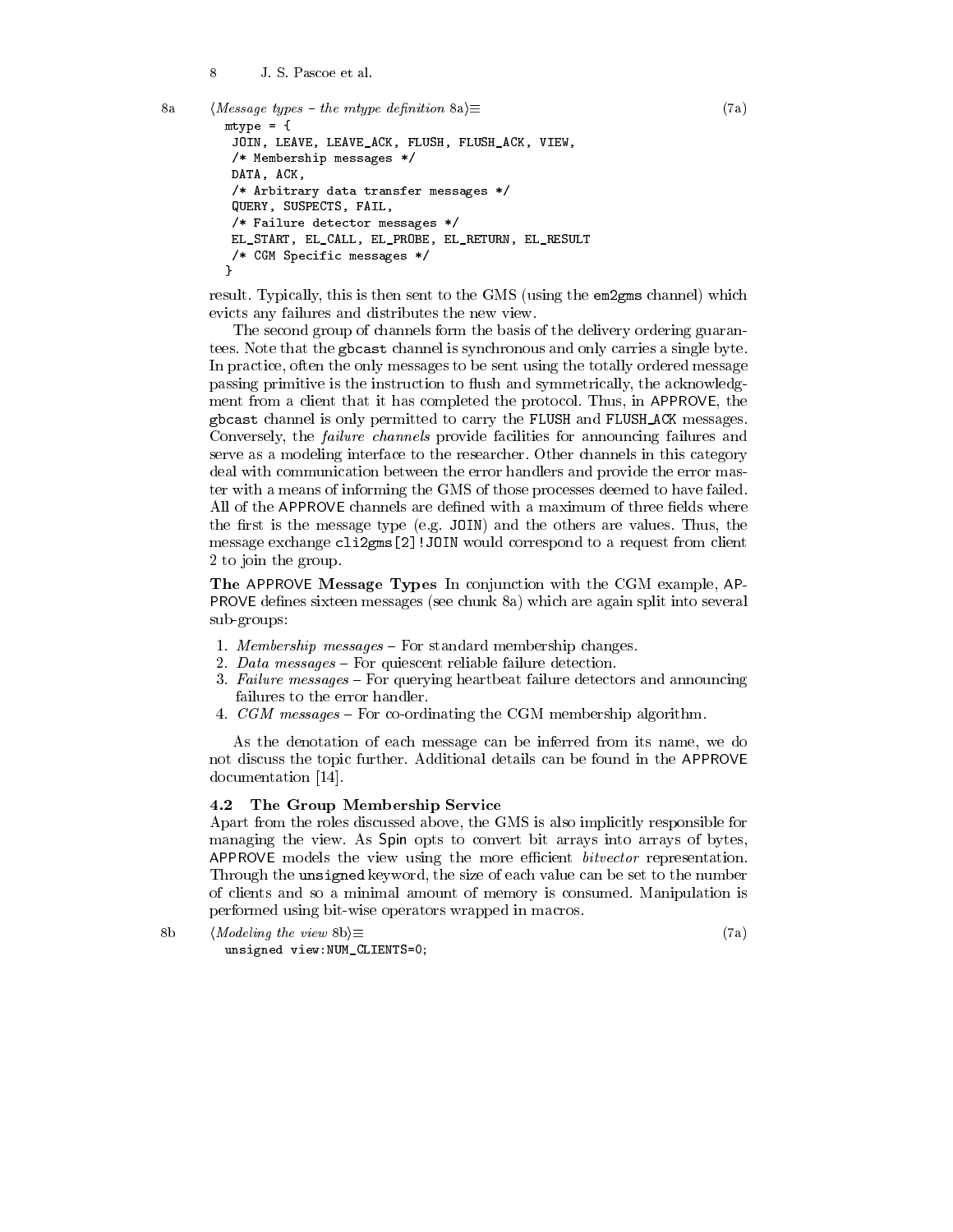Algorithm 1: Pseudo-code Outline for the Group Membership Service

Initially view = 0, i = 0; 1. if 2. :: nempty(em2gms)  $\rightarrow$  em2gms?*message*  $\rightarrow$  atomic { update view }; i = 0; 3. do 4. ::  $((i < NUM\_CLIENTS) \& (view \& (1<$ 5. :: ( $i == NUM\_CLIENTS$ )  $\rightarrow i = 0$ ; break 6 :: else  $\rightarrow$  i++ od: 7. od 2002. godine i postali s na od 2002. godine i postali s na od 2002. godine i postali s na od 2003. godin 8. Collect the FLUSH ACK messages  $\rightarrow$  atomic { broadcast the new view } 9  $\therefore$  else  $\rightarrow$  skip  $10$  fi;  $11$  do 12. :: (i < NUM\_CLIENTS)  $\rightarrow$  repeat lines 1-10, but substitute cli2gms[i] for em2gms 13 :: (i == NUM\_CLIENTS)  $\rightarrow$  i = 0; goto line 1  $14.$  od

Fig. 3. Pseudo-code Outline for the Group Membership Service

The GMS executes continuously and is instantiated by the init process. In its idle state, the GMS waits for a message to arrive on one of its input channels. Regardless of whether a client wishes to join, leave, or the error master is reporting evictions, the GMS behaves in essentially the same manner. On reception of a message, the GMS initially updates its internal view. Then, the FLUSH message is sent to all operational clients instructing them to perform the flush protocol (see chunk 10). Each client processes all of the outstanding messages in its channels before returning a FLUSH ACK to the GMS. Once all of the clients have completed the flush, the GMS distributes the new view and the operation is complete. Note that priority is given to dealing with membership changes originating from the error master, that is, the GMS explicitly checks for messages on the em2gms channel before dealing with standard membership operations.

The length of the Promela GMS specification prevents its inclusion as a literate programming chunk here. Instead, a pseudo-code outline of the algorithm is given in g. 3.

#### 4.3 The Client Process

The APPROVE client process is intended to model a typical group participant. Each client process executes a join protocol and once admitted to the group, is free to exchange an arbitrary number of messages with the other group members or leave the session and terminate its execution. The simplistic join protocol executed by all of the clients is shown in chunk 9 below:

```
9 \langle Join\,protocol\,9\rangle \equiv (7a)
```
cli2gms[id]!JOIN -> gms2cli[id]?eval(VIEW),view -> printf("APPROVE (client %d): view received %d.\n",id,view);

Recall that after requesting admission to the group, the GMS broadcasts the instruction to FLUSH. If the session is empty, a singleton view is immediately returned to the client. Otherwise, each client executes the flush protocol: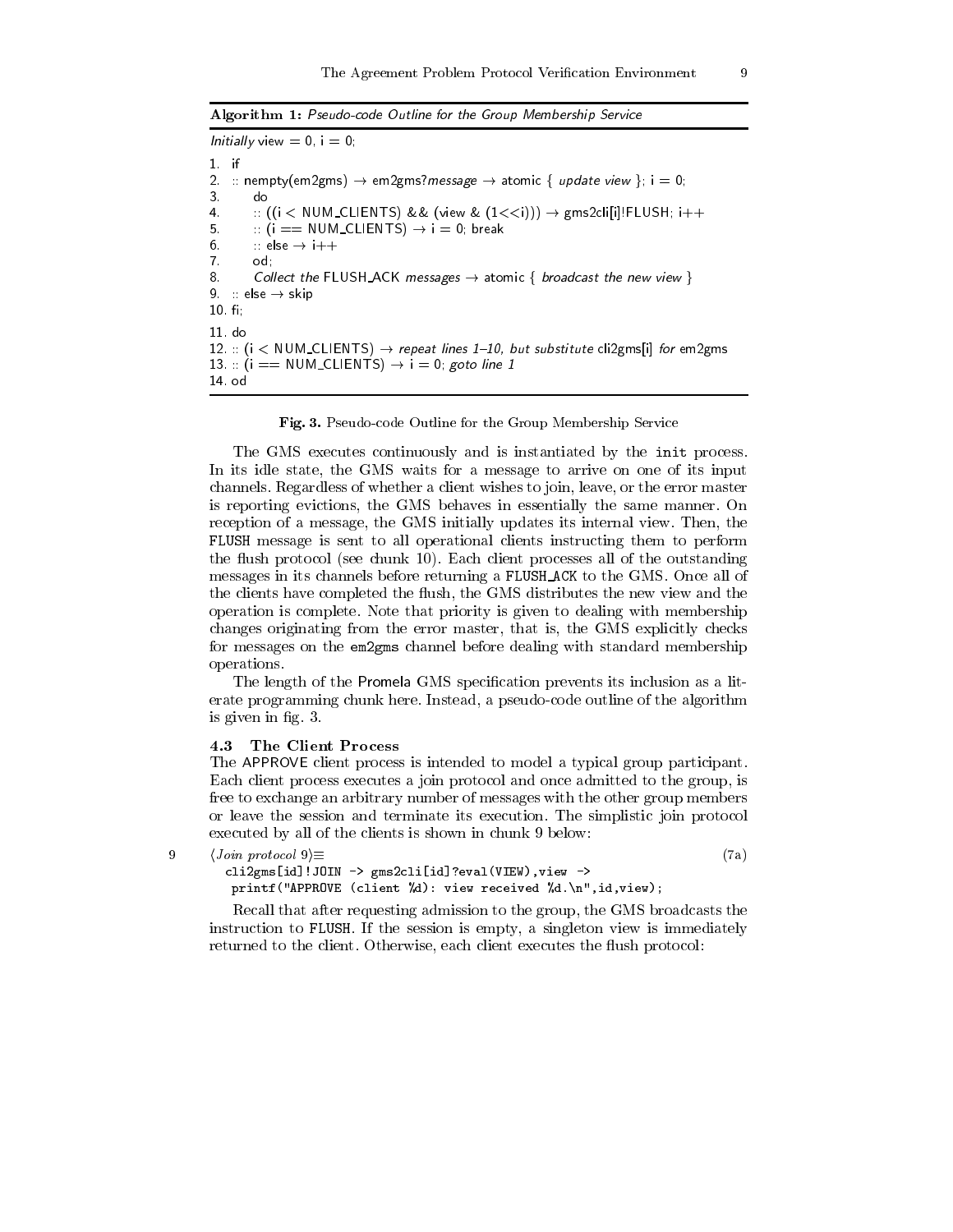```
10 \langle Flush protocol 10\rangle \equiv (7a)
 if
 :: gbcast[id]?eval(FLUSH) ->
  :: fbcast[id]?receiver_set,from,msg ->
   if
    :: (msg != ACK) -> fbcast[from]!from,id,ACK
    :: else -> skip
  fi /* do the same for the abcast channel */
  :: gbcast[id]?_
  :: gms2cli[id]?_,_
  :: (empty(fbcast[id]) && empty(abcast[id]) && empty(gbcast[id]) &&
  empty(gms2cli[id])) -> gbcast[id]!FLUSH_ACK; gms2cli[id]?eval(VIEW),view;
  break
  od;
 printf("APPROVE (client %d): flush completed.\n",id)
 :: empty(gbcast[id]) -> skip
fi;
```
Once part of the group, each client is free to either leave the session or exchange an arbitrary number of f/abcast messages with other processes. As it is not meaningful to model message delivery ordering semantics in a failure free environment, the topic was addressed in the second modeling stage. Thus, at this point, APPROVE was tested and debugged before the second phase commenced.



Fig. 4. A message sequence chart depicting a typical simulation of the initial model using XSpin. The first line is the init process which after invoking the GMS and two clients, does not interact further. The first client (process 2) joins the empty session and so immediately receives its view at time step 34. The second client (process 3) joins the group, but has to wait for the first client to flush before the new view is distributed.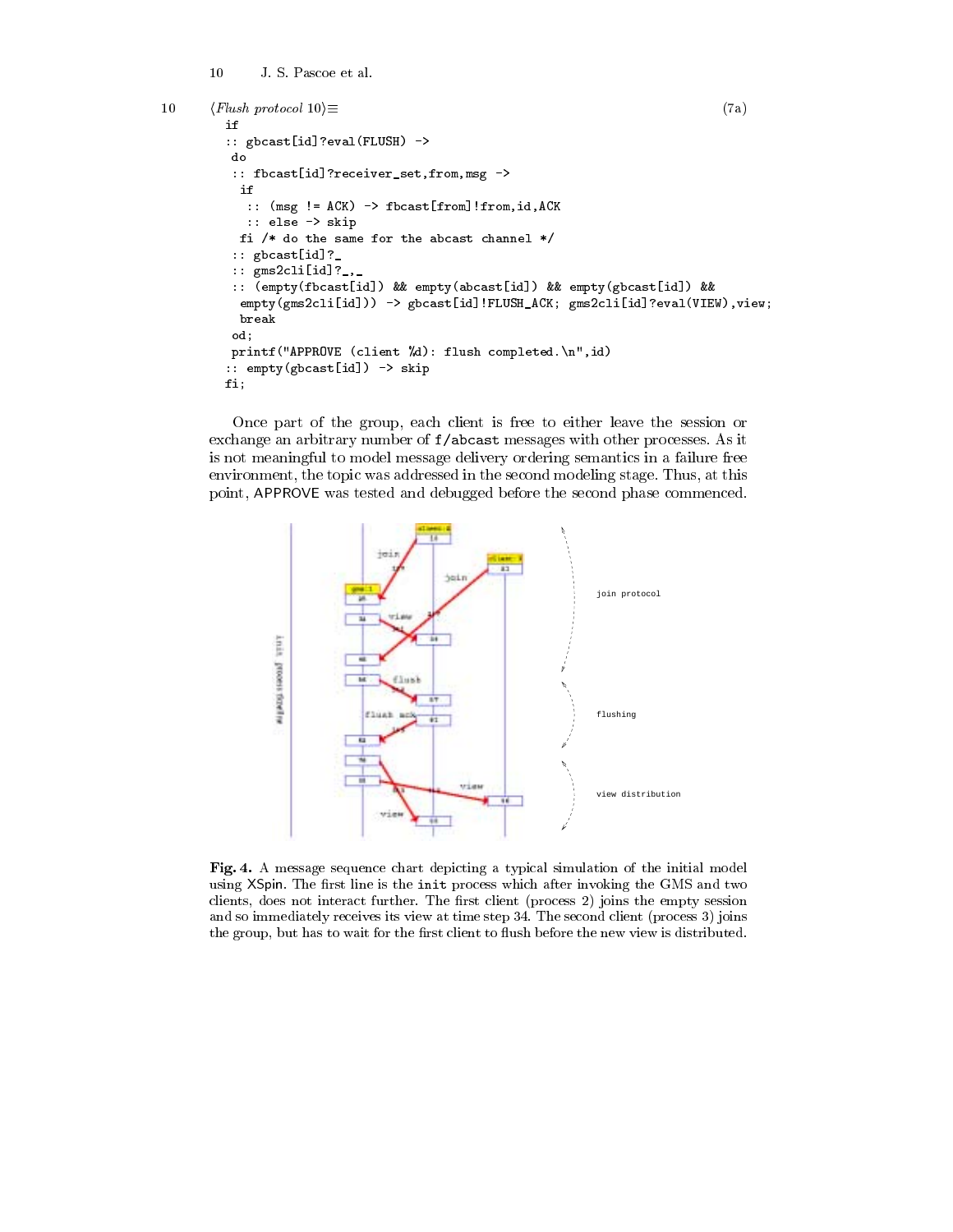#### 5 Modeling APPROVE: Phase 2 (Introducing Failure) 5

In traditional group communications, the notion of failure is twofold. In the first instance, APPROVE must incorporate at least one failure model, viz. a description of exactly how a process behaves when it fails. The second aspect is the concept of detection, that is, by what means are process failures discovered. As before, select Promela fragments will be presented in the following literate programming chunks:

11a (*Phase 2 list of selected chunks*  $11a \equiv$ 

 $\langle \textit{Tail-stop model of failure 11b} \rangle$ 

 $\langle \textit{Selecting a random receiver set 12a} \rangle$ 

 $\langle$  FIFO delivery and quiescent failure detection 12b)

 $\langle Atomic\ delivery\ and\ quiescent\ failure\ detection\ 12c\rangle$ 

## 5.1 The Fail-Stop Model of Failure

Traditional group communications software models failure as a primary partition fail-stop event, that is, when a process fails it either prematurely halts or is irrecoverably partitioned away from the group. Modeling this in APPROVE essentially means adding a further non-deterministic clause to the main do loop in the client process. Note that clients are only permitted to fail when no other operation is in progress. For example, a client may send a message and then fail, but not fail *during* a message exchange. The reason for this abstraction is to eliminate failure events that would not be handled by the protocol under test e.g. a failure during group admission would be dealt with by the join protocol and not by the error handler.

Intuitively, one would expect to model a fail-stop failure as a simple termination event. However, as Promela abstracts away from the low-level details of a processes execution status, some form of external `announcement' is required as a testable interface to the failure detectors. This was incorporated as a global bitvector mask (termed the *failed\_members\_mask*) which operates in the same manner as the view, but denotes failure rather than membership. Thus, we have:

11b  $\langle \textit{Failure model 11b} \rangle \equiv$  (11a) /\* main client do loop (other non-deterministic clauses) \*/ :: (FAIL\_MODEL == FAIL\_STOP) -> atomic { failed\_members\_mask = failed\_members\_mask |  $(1 \leq i d)$ ; } printf("APPROVE (client: %d): failed.\n",id); break

#### 5.2 Delivery Ordering Primitives and Quiescent Failure Detection

The pertinent question of how to model the delivery ordering primitives and quiescent reliable failure detection is now addressed. A quiescent reliable failure detector treats reliable communications as probes of the sessions liveness. The main advantage of a quiescent mechanism over a periodic heartbeat algorithm is that a quiescent strategy will not incur any processing overhead in a failure free environment. Conversely, the main drawback (and indeed a fundamental distinction) is that quiescent failure detection is arbitrary and offers no timely properties.

In order to model an arbitrary message exchange, each client must be furnished with the ability to select a receiver set at random. In APPROVE, this is achieved using a rationalized random number generated by the inline random definition suggested by Ruys  $[21]$ .

 $11$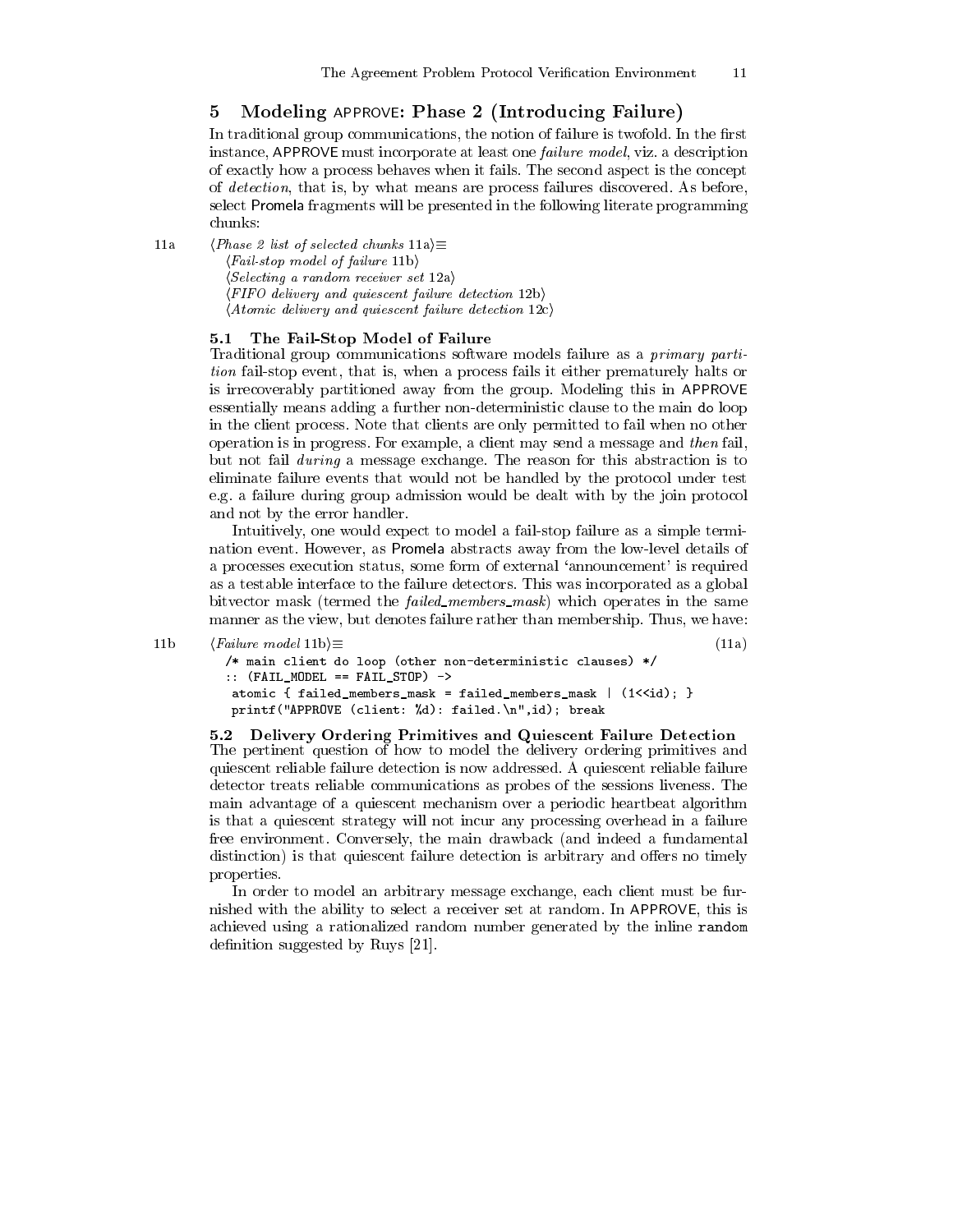12 J. S. Pascoe et al.

```
12a \langle Selecting \ a \ random \ receiver \ set \ 12a \rangle \equiv (11a)
   random(receiver_set,(2^NUM_CLIENTS)-1);
   receiver_set = receiver_set & view;
   if
   \therefore (receiver_set & (1<<id)) ->
   receiver_set = receiver_set ^ (1<<id)
   :: else -> skip
  fi
   /* rationalize the value into a valid destination set */
```
Modeling the reliable FIFO primitive is a case of selecting a random receiver set and iteratively inspecting each of its members. If a host is a member of both the receiver set and the failed members mask, then a new failure has been detected and is announced through the fail channel. Note that duplicate failure reports are ignored by the error master. If a recipient has not failed, then a DATA message is exchanged for an acknowledgment.

```
12b \langle FIFO delivery and quiescent failure detection 12b\rangle \equiv (11a)
   i = 0 - \ge 1do
   :: ((i < NUM_CLIENTS) && (receiver_set & (1<<i)) ->
    if
    :: (failed_members_mask & (1<<i)) ->
      fail!FAIL,i; i++ /* announce the failure */
    \therefore else \rightarrowfbcast[i]!DATA,id,receiver_set; fbcast[i]?eval(ACK),_,_; i++
    fi
   :: (i == NUM_CLIENTS) -> break
   :: else -> i++
```
The difference between the model for the reliable FIFO primitive and the atomic algorithm is that the latter will initially check that none of the recipients have failed. If this is the case, then an atomic message exchange is executed. Conversely, the operation is aborted, and the failures are reported.

```
12c \langle Atomic delivery and quiescent failure detection 12c\rangle \equiv (11a)
   i = 0 \rightarrow atomic { if
   :: (receiver_set & failed_members_mask) ->
    do
    :: ((i < NUM_CLIENTS) && (receiver_set & (1<<i)) &&
       (failed_members\_mask & (1<<i))) \rightarrow fail!FAIL, i; i++:: (i == NUM_CLIENTS) -> break
    :: else -> i++
   :: else -> i = 0 ->
    :: ((i < NUM_CLIENTS) && (receiver_set (1<<i))) ->
     abcast[i]!DATA,id,receiver_set; abcast[i]?eval(ACK),_,_; i++
    :: (i == NUM_CLIENTS) -> break
    :: else -> i++
    <sub>o</sub>d
   fi \lambda \lambda
```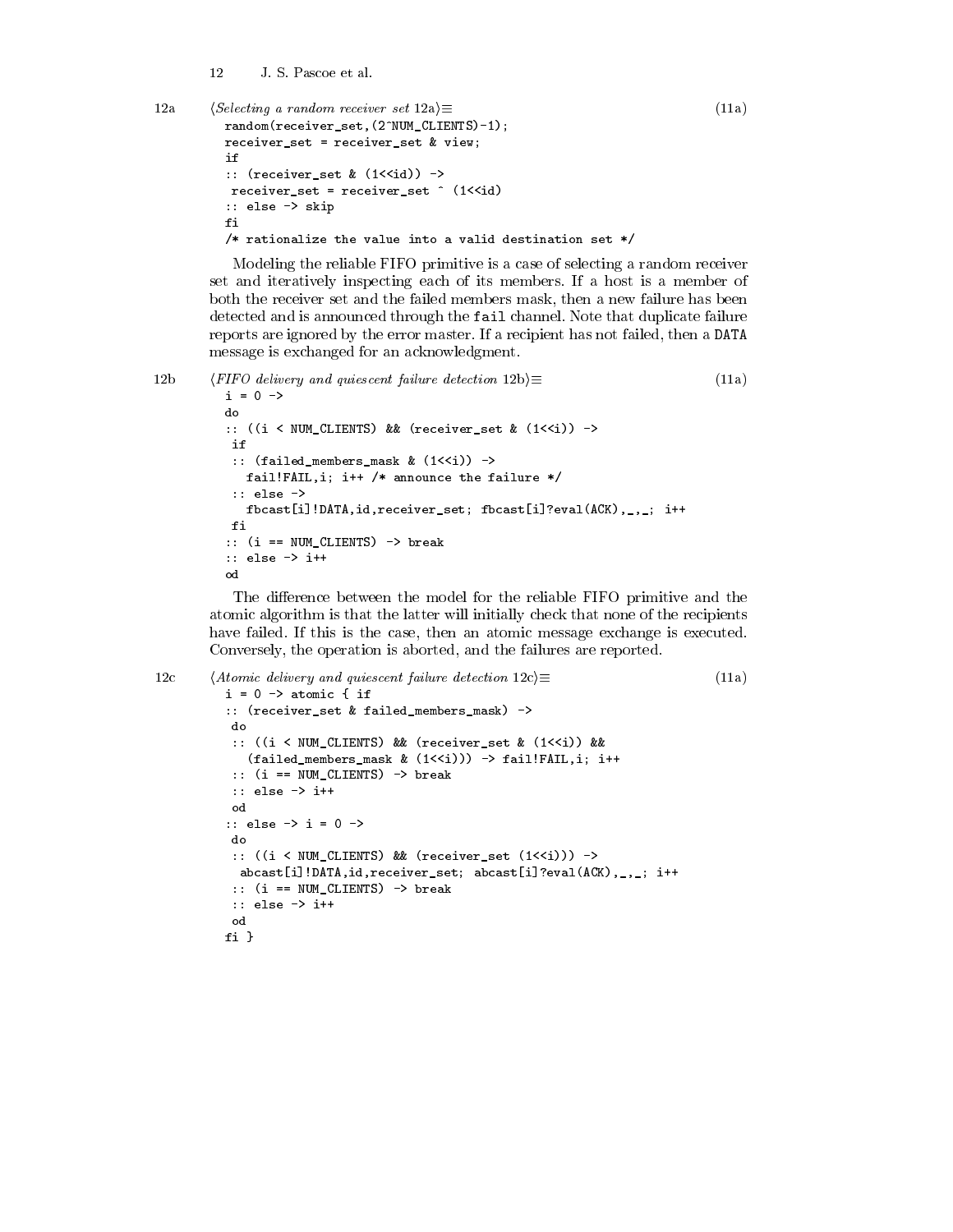## 5.3 Heartbeat Failure Detection

Heartbeat failure detectors (HFDs) are used in many systems (though not in CGM) and so were deemed essential to the APPROVE catalog. Heartbeat failure detection differs from quiescent mechanisms in one important aspect, namely, HFDs are triggered *periodically*. In Spin, the notion of time is implicit, that is, it is not possible to reason about specic durations and so the Promela model of an HFD has to abstract away from its traditional implementation. Note that the key distinction preserved by APPROVE is that heartbeat failure detection is independent from the pattern of communication, that is, an HFD detects failures on the basis of a loop, whereas quiescent mechanisms detect failures arbitrarily.

In a similar vein, the mechanism by which HFDs detect failure is also modeled differently from a traditional implementation. It is generally accepted, that HFDs can be categorized into two groups:  $\text{pinq}$  (or explicit acknowledgment) and 'I am alive'. When using a ping HFD, each group member will periodically broadcast a message to all others before awaiting a series of acknowledgments. If after waiting  $\delta_t$  units of time an acknowledgment has not been received, then the host it refers to is suspected of failure. Similarly, a process using an 'I am alive' HFD will periodically broadcast a message announcing its continued presence to the group. If such a message is not received in  $\delta_t$  units of time, then again the corresponding host becomes a failure suspect. In terms of triggering the HFD, it is not possible to effectively reason about a specific timeout duration  $(\delta_t)$ . In APPROVE, two heartbeat failure detectors are modeled. The first is a general model which *polls* the value of the failed members mask for changes, whereas, the latter pends on the failure event. This triggering abstraction results in a signicant decrease in interleaving and thus reduces the models overhead.

# 6 Verifying APPROVE

The development of the heartbeat failure detectors concluded the initial AP-PROVE modeling phases. Subsequently, the question of instrumenting the model for the purposes of verification was considered. One of the beneficial aspects of the project was that the termination, uniform agreement, validity and irrecoverability invariants were known from its inception. As with group membership,

Algorithm 2: Pseudo-code Outline for the Heartbeat Failure Detector (Pending)

Initially old failed members mask = failed members mask, i = 0; 1. if 2.  $\therefore$  (old failed members mask != failed members mask)  $\rightarrow$  $3 \qquad i = 0;$  $4<sup>1</sup>$  $d<sub>o</sub>$ 5.  $\therefore$  (failed members mask &  $(1 \lt < i)$ ) &&  $($ !(old failed members mask &  $(1 \lt < i)$ )) 6.  $\rightarrow$  fail!FAIL, i; i++ 7.  $\cdot\cdot\cdot$  else  $\rightarrow$  i++ 8. od; 9. old failed members mask  $=$  failed members mask; goto line 1 10. 

Fig. 5. Pseudo-code Outline for a Pending Heartbeat Failure Detector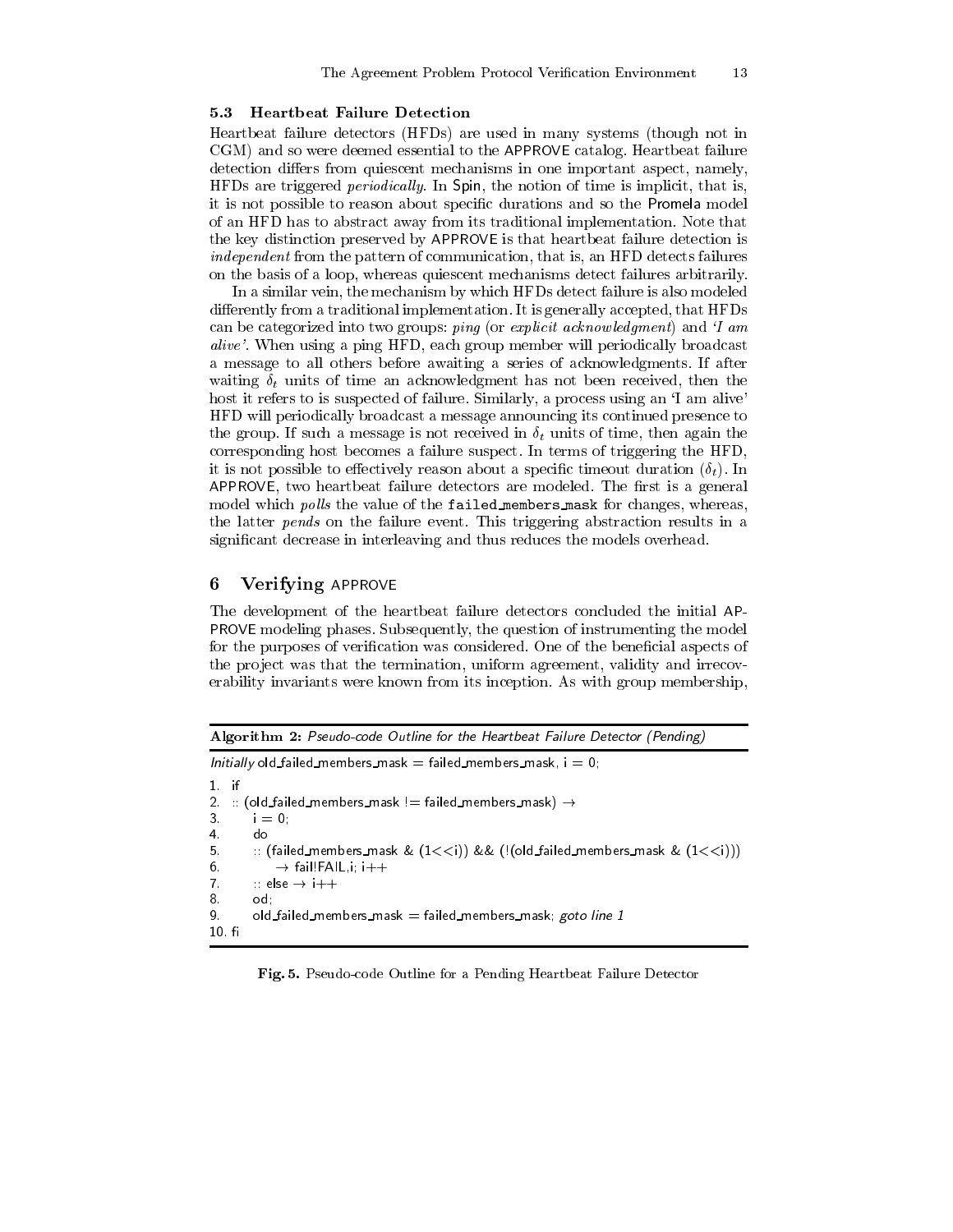there are numerous definitions for the invariants listed here and so, the most generally accepted were adopted [2, 7]:

- 1. Termination  ${\cal -}$  In every admissible execution of the test protocol, a result is eventually assigned for every process that has not failed.
- 2. Uniform  $Agreement Agreement$  as defined by [2] states that in every execution, if a result is set by all live processes, then that result is an agreed common value. However, it is feasible for a failing and a live process to settle on differing values immediately before the failing process crashes. Uniform agreement states that this can not be the case, i.e. even for processes that fail, if they have received a value, then that value must be the same as the other results.
- 3. Validity  $-$  If N processes have the same input, then any value decided upon must be the same.
- 4. Irrecoverability  $-$  When a result is set, then that value can not be changed.

Termination is tested through the introduction of a series of end state labels in combination with an explicit idle state in the error handler. Thus, if a verication terminates and any of the error handlers are not idling, then Spin detects and reports the violation. Conversely, the other invariants are somewhat interrelated; thus, we discuss these issues in combination. Note, that the noweb chunks referred to throughout the next section are listed below:

14a (List of selected verification chunks  $14a \equiv$  $\langle Assigning\ a\ new\ result\ 14b\rangle$  $\langle \text{Checking validity 15} \rangle$ 

## 6.1 Irrecoverability, Validity and Agreement

The main distinction between termination and the other invariants is that irrecoverability, validity and agreement are only in question when a new result is assigned, that is, when the error handler master receives a result from a client and wishes to store it. Testing for irrecoverability is a matter of verifying that a result has not been previously received for the client in question. This is achieved using an assert statement in conjunction with a bitvector of flags. Thus, the assignment of a new result implies verifying that a result has not been set previously, before storing the clients input and resultant views in global arrays. This is encapsulated in the following inline denition which comprises part of the APPROVE user template model:

```
14b \langle\text{Inline:} \text{ result assignment 14b}\rangle \equiv (14a)
           inline ASSIGN_RESULT(input_view,result,id) {
             \blacksquare . \blacksquare . \blacksquare . \blacksquare . \blacksquare . \blacksquare . \blacksquare . \blacksquare . \blacksquare . \blacksquare . \blacksquare . \blacksquare . \blacksquare . \blacksquare . \blacksquare . \blacksquare . \blacksquare . \blacksquare . \blacksquare . \blacksquare . \blacksquare . \blacksquare . \blacksquare . \blacksquare . \blacksquareassert(!(verification_result_set & (1<<id)));
              verification_input_view[id] = input_view;
              verification_output_view[id] = result;
              verification_result_set = verification_result_set | (1 \leq id);
              CHECK_VALIDITY()
              CHECK_AGREEMENT() /* use inlines for validity and agreement */
            ŀ
             }
           }
```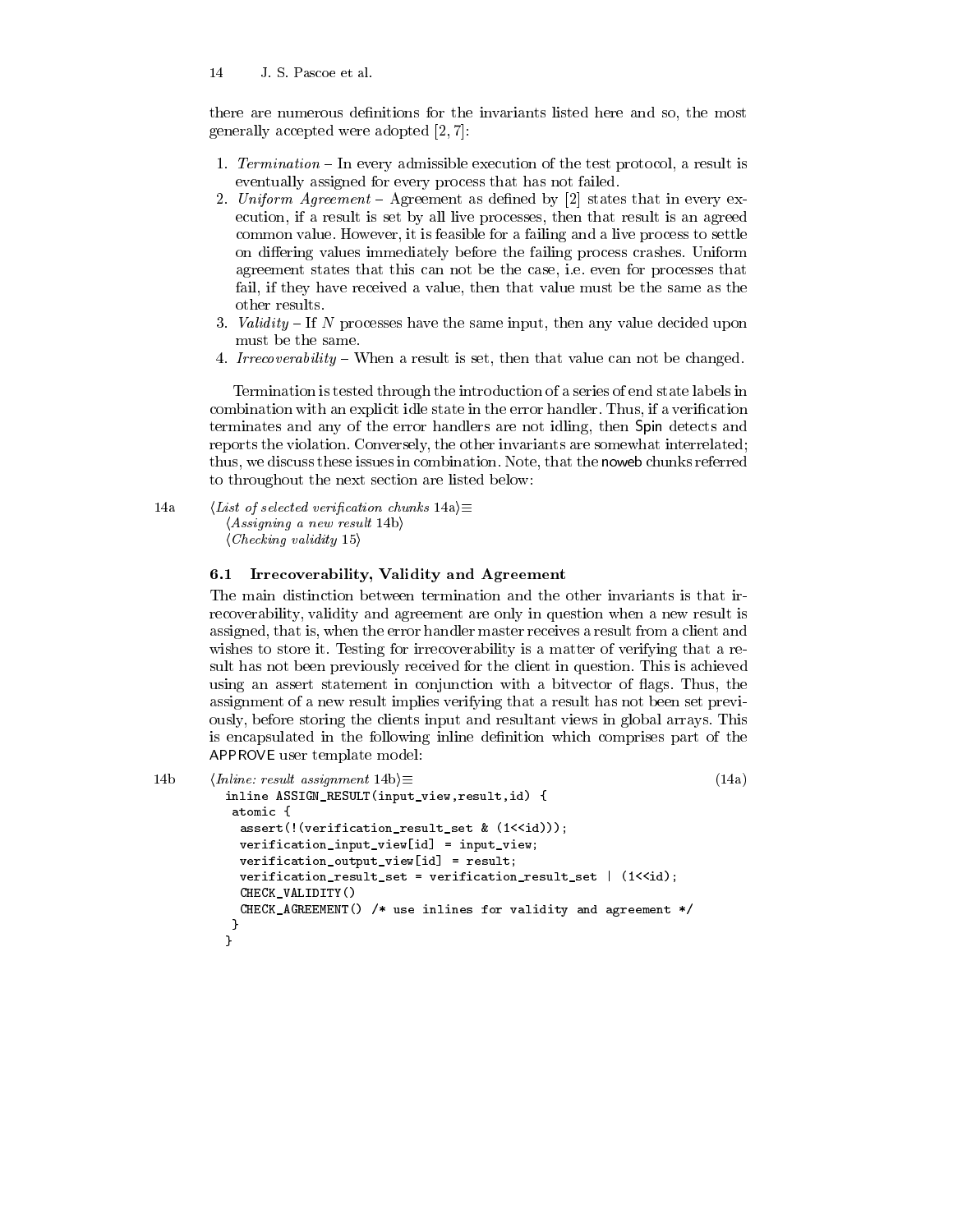Inlines vs. Never Claims To Guarantee Validity and Agreement Note the use of the inline statements CHECK VALIDITY and CHECK AGREEMENT in chunk 14b above. Intuitively, the validity and agreement invariants lend themselves to expression by a Spin *never* claim; indeed a significant amount of effort was invested in pursuing this idea. Spin never claims generally apply invariants to the global space of the model whereas in this case, the validity and agreement invariants only apply to the client processes. It is possible for never claims to inspect variables local to processes suggesting the idea of using a bounded do loop to cycle through each client process checking the invariants in turn. However, due to the assignment of the counting index, Spin objects warning that the never claim contains side effects. Although in this case, the side effect in question is known to be safe, it is arguable that the approach contravenes the philosophy of the never claim and so the alternative method of using inline definitions was adopted.

The mechanics of actually checking the invariants are again based around a bounded do loop and are similar in both cases. For brevity, only the chunk which checks for validity is presented:

}

```
15 \langle \text{Checking validity 15} \rangle \equiv (14a)
 inline CHECK_VALIDITY() {
 i = 0 ->
  do
  :: ((i < NUM_CLIENTS) && (verification_result_set & (1<<i))) ->
   j = 0 ->
   :: ((j < NUM_CLIENTS) && (verification_result_set & (1<<j)) && (i!=j)
   && (verification_input_view[i] == verification_input_view[j])) ->
    assert(verification_output_view[i] == verification_output_view[j]);
   j++;
   :: (j == NUM_CLIENTS) -> i++; break
   :: else -> j++
   od
  :: (i == NUM_CLIENTS) -> break
  od;
```
#### $\overline{7}$ 7 Applying APPROVE: Collaborative Group Membership

Next consider the application of APPROVE to an actual agreement problem. The example adopted is that of the *Collaborative Group Membership* (CGM) algorithm i.e. the protocol to which rigorous argument was applied in our recent work. The distinguishing feature of collaborative technologies over other group systems is their multi-channel architecture, that is, collaborative applications exhibit a *further group abstraction* which permits messages to be simultaneously transferred using different delivery semantics. As traditional group membership algorithms were unsuitable, this prompted the development of CGM.

CGM is based on two complementary entities that are executed by all clients to perform the actions necessary to participate in two elections [16, 13, 11]. The error monitor is an arbitration entity that primarily maintains a log of error reports from the failure detector. It also mediates the invocation of an agent which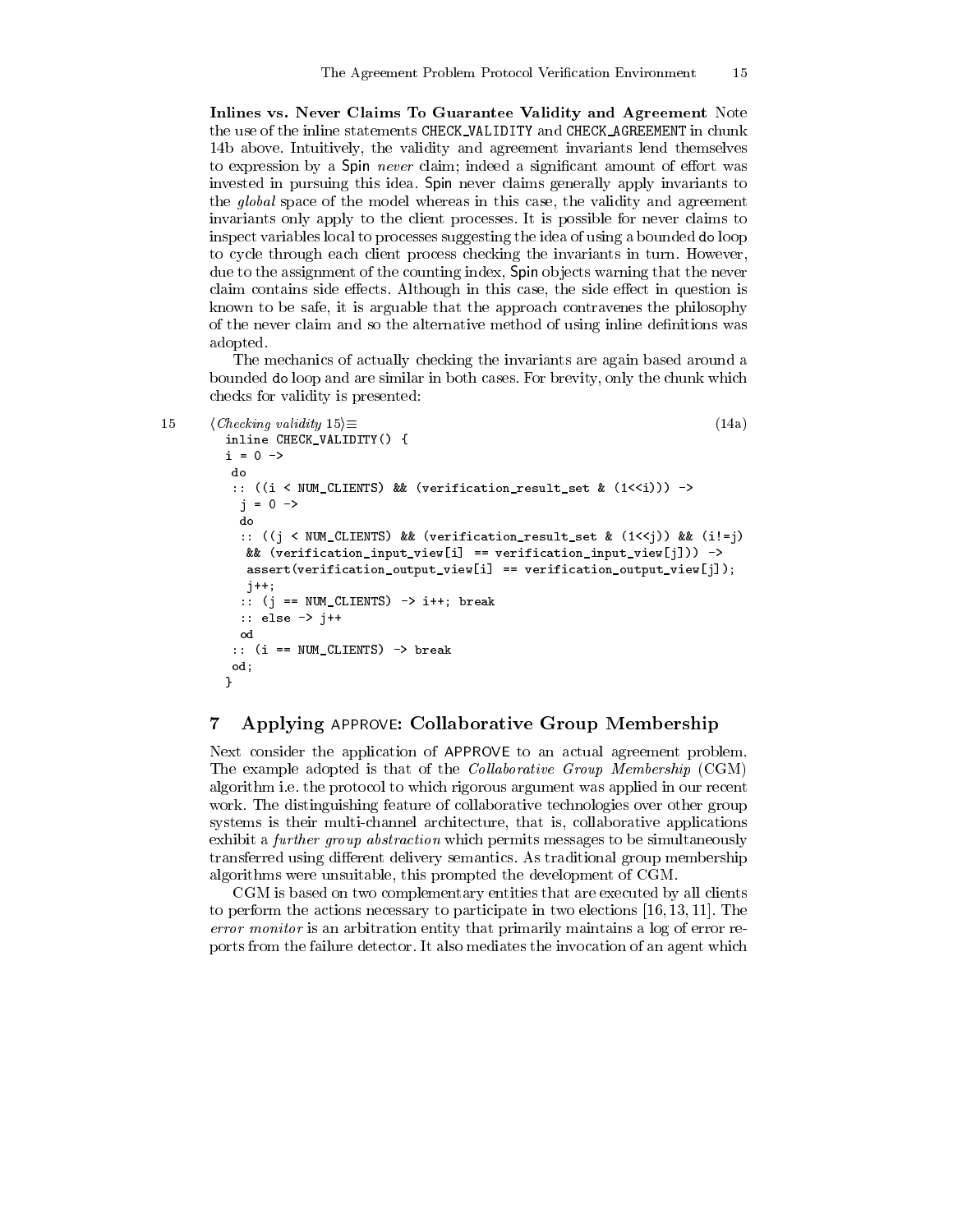performs two consensual elections. The first of these is termed the *membership* removal election and is designed to deal with fail-stop failures. Conversely, the session election is used to detect and resolve the more subtle *partial failures*. In multi-channel collaborative systems, it has been observed that *part* of the software can fail i.e. the system has not crashed out-right, but is malfunctioning. In APPROVE terminology, this agent corresponds to the error handler, that is, the component under test. A further distinction, is that the most senior error handler has the additional role of calculating and distributing the results of the two elections and thus is the error master. In the event that the error master fails, the next most senior group member assumes the role and if necessary restarts the election.

The development of the initial CGM model abstracted away from the error monitor and session election, focusing primarily on the membership removal election. When triggered, the error handler broadcasts an EL START message followed by an EL\_CALL. This informs the other group members that an election is about to take place and that they should *refresh* their view. Using the quiescent failure detector, each client reliably broadcasts an EL PROBE message to its peers. The underlying reasoning being that this will generate new fault reports for failures that were previously undetected. Client views based on heartbeat failure detectors can be refreshed by consulting the failure detector directly. This returns a list of suspects in the form of a bitvector. Based on its refreshed view, each client votes for the removal of members it deems to have failed and sends a digest of the result to the error master via a point-to-point EL RETURN message. Having received all of the votes, the error master determines the outcome and instructs the GMS to evict any agreed failures.

## 8 Results

#### 8.1 Qualitative Analysis

Initial experiments using APPROVE quickly identied two termination violations in the model of CGM. Essentially, APPROVE demonstrated that if a failure detector based on reliable communication was used, and a failure occurred after the EL\_PROBE, the error master would infinitely wait for an EL\_RETURN (since at this point, the protocol does not transmit any reliable messages and the failure remains undetected). Several strategies exist to solve this problem using a quiescent reliable failure detector, but it was decided that for now the remainder of the analysis would be conducted using a heartbeat failure detector. Reconguring the model highlighted a second termination flaw. Although new failures were now being detected and acted upon, the occurrence of a client leave during the election would also invalidate the termination property. Heartbeat failure detectors do not announce valid departures and the GMS is unable to circulate a new view whilst the current view is in question (i.e. an election is in progress). Thus, the protocol design was modified to include a timeout entity which circumvents these issues and allows the error master to restart the election if necessary. Note that this strategy also solves the first termination problem and so permits the use of the failure detector based on reliable communication.

#### 8.2 Using APPROVE to Empirically Investigate Extraneous Code

During the initial CGM design phases [16], the cost of the algorithm was approximated in terms of its *message complexity*. Message complexity (MC) is defined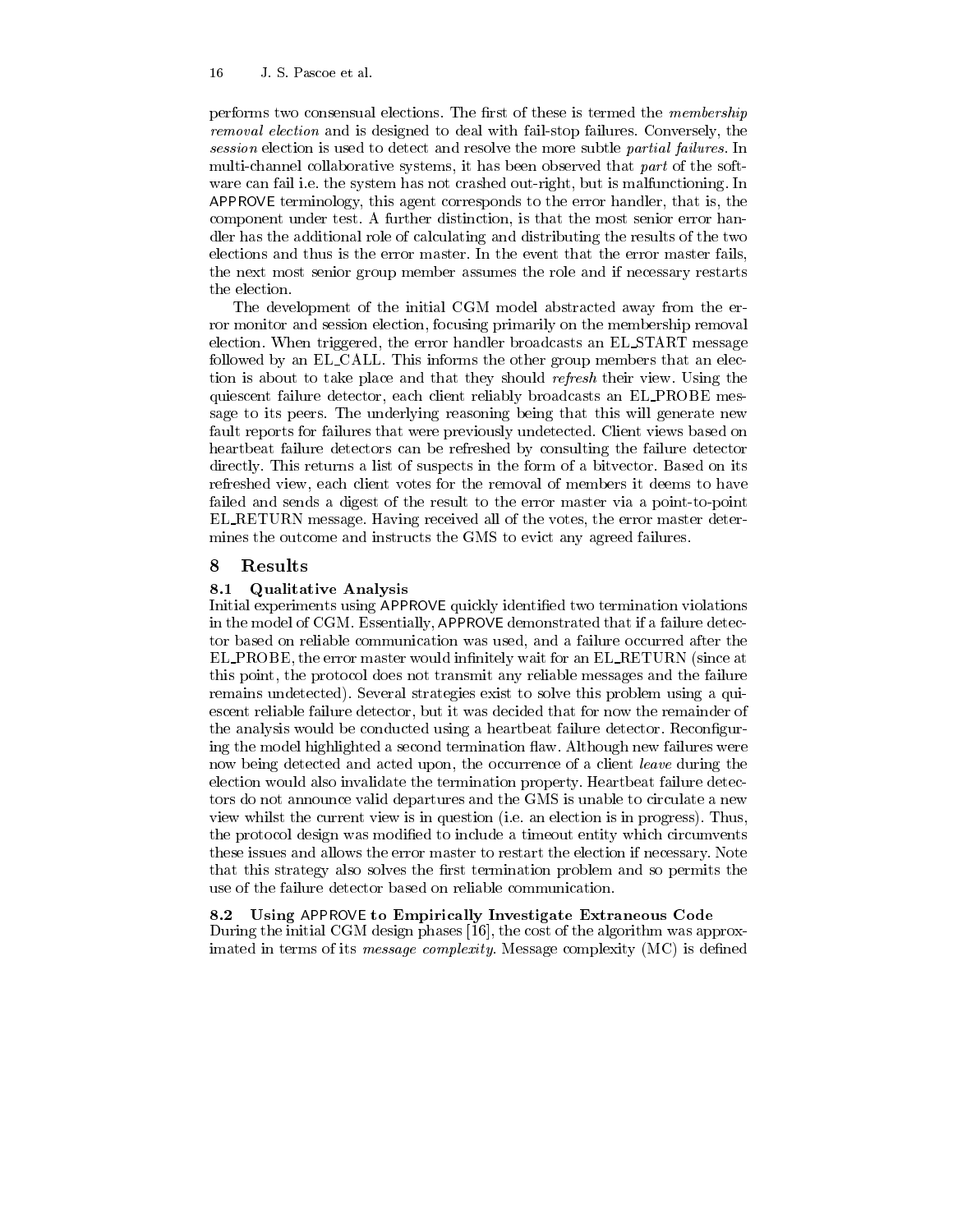17

by Attiya and Welch [2] as the maximum, over all admissible executions of the total messages sent for both synchronous and asynchronous message passing systems. In terms of a CGM session with  $N_s$  participants and  $n_f$  failures, MC can be approximated to the following:

$$
MC \approx (N_s^2 + n_f(N_s - n_f)) + c_m + ac_m
$$

where  $N_s$  is the message complexity of the probe mechanism,  $n_f$  ( $N_s - n_f$ ) is due to the resulting failure reports,  $c_m$  represents a fixed number of control messages and a indicates  $N_s - n_f$  acknowledgments. From this it is evident that the approaches message complexity is quadratic, indeed it is noteworthy to highlight that the ma jority of current group membership algorithms exhibit the same property (certainly [3] supports this view). As the CGM probing mechanism is responsible for the quadratic overhead, this raised the question of whether the EL PROBE message could safely be removed without introducing semantic violations. Using APPROVE, it was now possible to formally determine whether or not this was the case.

In addition, it was decided that these experiments would investigate AP-PROVEs performance in relation to larger groups (i.e. between 3 and 10 clients). The expected result, indeed the characteristic under test, is that there exists a small linear increase in overhead for each additional client process. Note that a session consisting of two client processes is an exception to this hypotheses since the system is effectively point-to-point and so has a significantly simpler interaction. The experimental environment consists of one Pentium III desktop machine using a 600 MHz processor and 768 Mb of RAM. In terms of software, the PC is running Linux Mandrake 6.5 and Spin version 3.4.10. Each experiment was conducted using the same compiler and run-time options, thus, in order to repeat these experiments, define -D\_POSIX\_SOURCE -DBITSTATE -DSAFETY -DNOCLAIM -DXUSAFE -DNOFAIR -DVECTORSZ=4000 on the compilation line and  $-X$  -m3000000 -w29 -c1 as the arguments to pan. Note the use of the partial

|                        | Probe enabled<br>NUM CLIENTS  |         |              |              |         |         |         |         |  |  |
|------------------------|-------------------------------|---------|--------------|--------------|---------|---------|---------|---------|--|--|
|                        | 3                             | 4       | $\mathbf{h}$ | h            |         | 8       | 9       | 10      |  |  |
| $S_{V}$                | 572                           | 820     | 1108         | 1440         | 1808    | 2216    | 2708    | 3200    |  |  |
| DR.                    | 935864                        | 1288425 | 1388202      | 1227178      | 1819674 | 1639334 | 1244615 | 1454759 |  |  |
| SS                     | 2.11743                       | 2.10856 | 2.26861      | 2.22499      | 2.12071 | 3.16569 | 2.70916 | 2.23208 |  |  |
| т                      | 1:25:54                       | 1:40:50 | 2:32:17      | 2:36:55      | 2:56:02 | 6:28:39 | 5:56:39 | 4:50:41 |  |  |
|                        | Probe disabled<br>NUM_CLIENTS |         |              |              |         |         |         |         |  |  |
|                        |                               |         |              |              |         |         |         |         |  |  |
|                        | 3                             | 4       | Ð.           | <sub>6</sub> |         | 8       | 9       | 10      |  |  |
| $\mathbf{S}\mathbf{V}$ | 524                           | 724     | 928          | 1152         | 1388    | 1640    | 1952    | 2240    |  |  |
| DR.                    | 1158358                       | 1288748 | 1464371      | 1933316      | 1895244 | 1312446 | 1415283 | 1356739 |  |  |
| SS                     | 1.02681                       | 1.89953 | 2.07028      | 2.12812      | 2.18374 | 2.25818 | 2.85684 | 2.46325 |  |  |

Table 1. APPROVE verification results showing the quantitative effect of toggling the CGM probe. Note the following key:  $SV$  is the state vector measured in bytes,  $DR$  is the depth reached,  $SS$  is the number of states stored (the decimals are  $e+08$ ) and  $T$  is the averaged elapsed time (hours:minutes:seconds). All of the experiments used 219.02 Mb of memory and no errors were reported at any stage.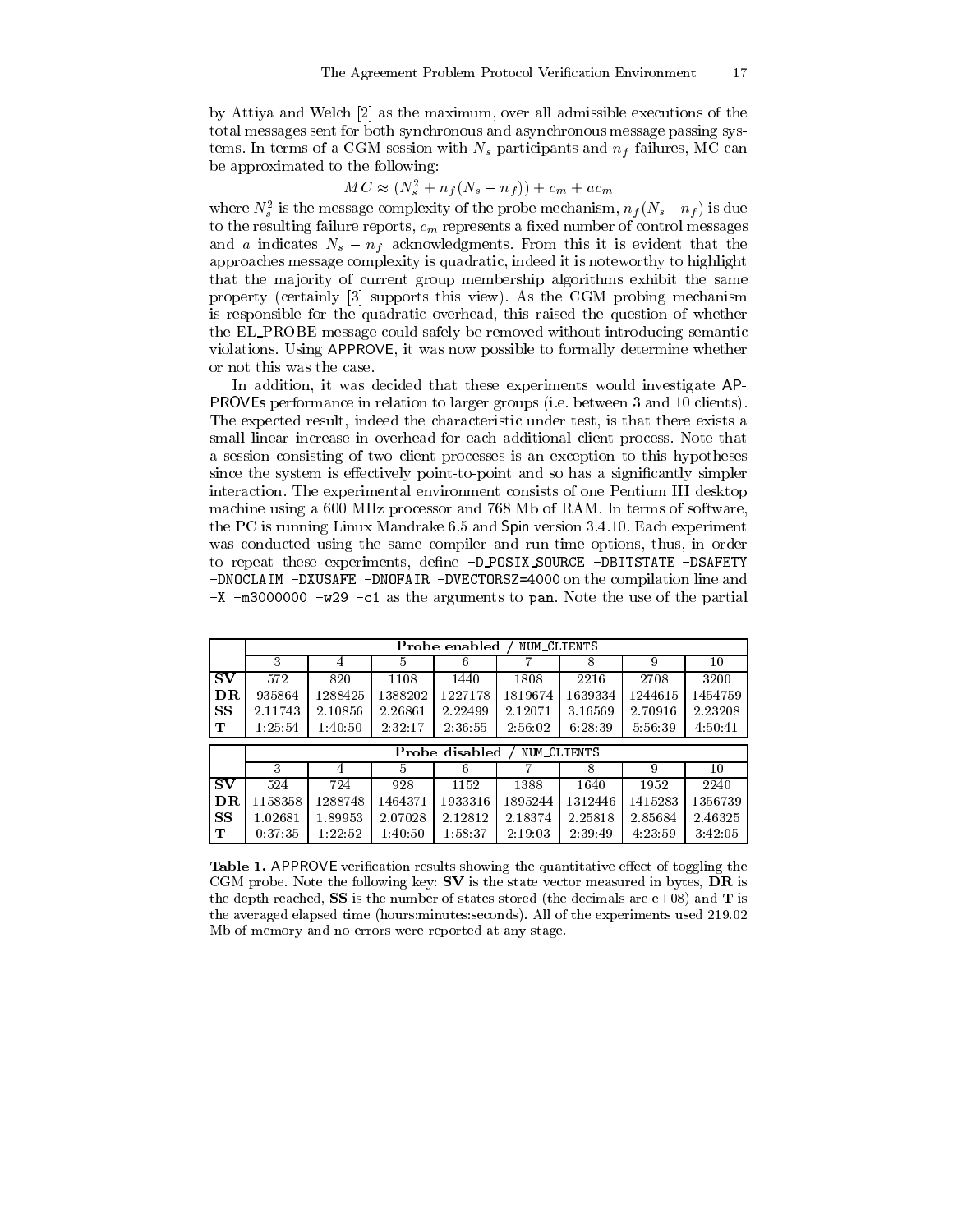

Fig. 6. The amended (final) state transition diagrams for CGM. For fuller explanations see [16, 13]. The Journal of Supercomputing article is the canonical CGM paper but is in press (pre-prints available on request). The COMPSAC paper [13] gives an overview of the original protocol theory and includes references to our proof by rigorous argument.

search. Normally, an APPROVE verification is performed exhaustively using a smaller number of clients (e.g. 3 or 4), however, studying APPROVE in the context of larger groups necessitates the use of the partial search.

When the model was re-configured to not probe, Spin did not detect any invariant violations, suggesting that the probe could indeed be removed. In addition, a significant decrease in the overhead required to complete the verification (particularly for the larger groups) was observed. The cause for the sudden increase in verication time (at 8 clients) is currently being investigated. However, this anomaly appears to pose only performance implications, as no semantic violations were detected. During Spin guided simulations, it was noted that if further failures occurred during an election, the CGM algorithm would simply iterate up-to  $n_f$  times. Based on these results, it was decided that the probe would not be removed completely, but its use would be restricted to environments where failures occur in rapid succession. Under normal circumstances, the algorithm operates without the probe yielding a linear message complexity and less overhead in the Promela model, but, in the rare cases where failures occur in rapid succession, the probe can be employed to avoid multiple CGM iterations.

# 9 Conclusion

Following the completion of APPROVE and its application to CGM, the insight gained from the process was reflected back into the original design (see fig.  $6$ ). In terms of critique and future work, there are a number of developments which are to be pursued:

 ${ - A}$  Wireless model of failure  ${ - }$  Through the maturation of related technologies, wireless group communications is being touted as the next paradigm in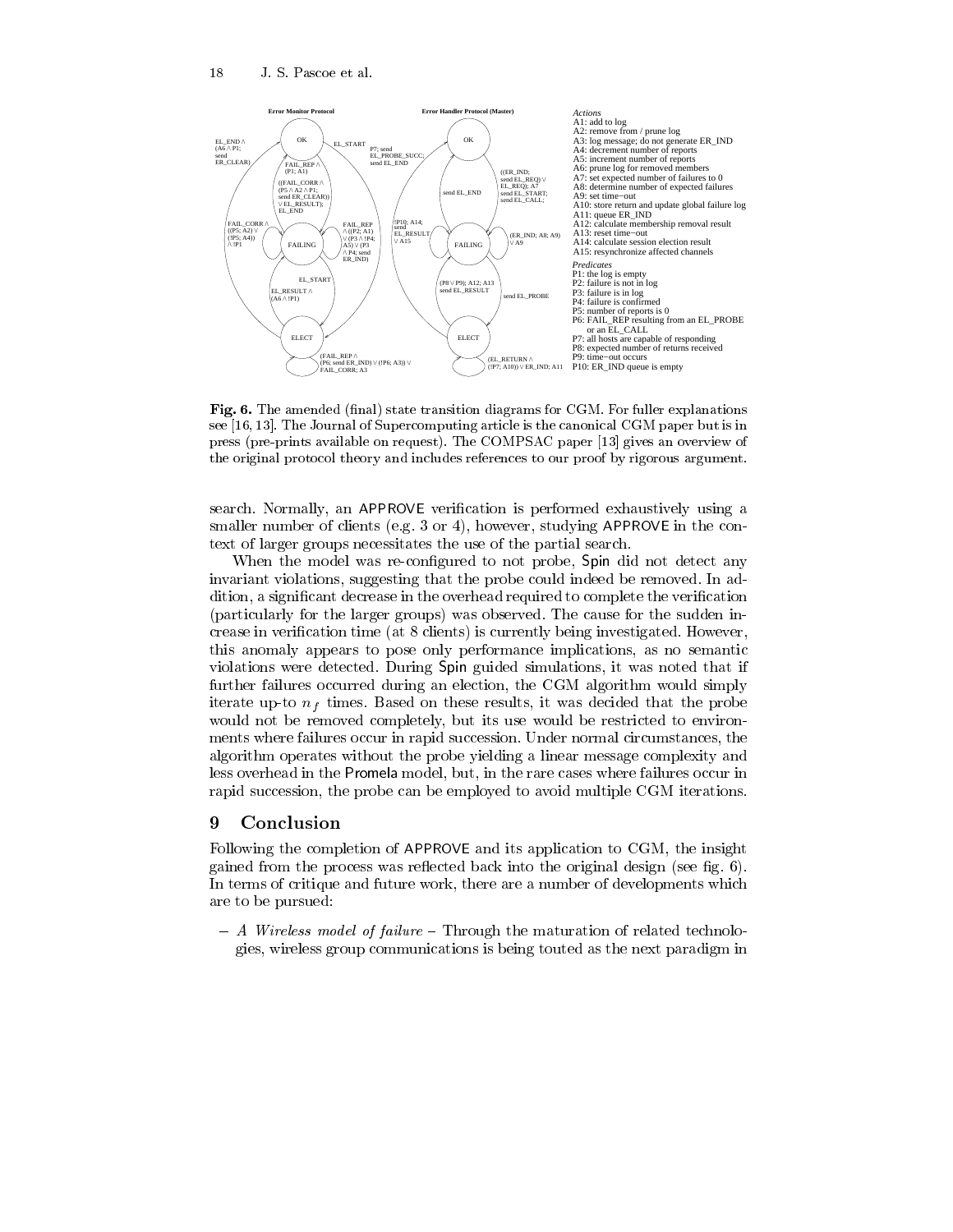the field. Currently, APPROVE supports only a fail-stop model of failure. In the pro jects next phase, it is planned that APPROVE will be used to formally investigate the effect of failure in the wireless domain. The distinction between the two environments is that wireless hosts often experience a level of intermittent connectivity. Thus, traditional group communications systems are unequipped to distinguish between temporarily dis-connected live hosts and outright failures. In practice, this phenomenon manifests itself through the erroneous triggering of membership algorithms suggesting that APPROVE be employed to investigate solutions.

- $-$  Scoped never claims  $-$  During the verification process, it was noted that the Spin never claim operated on the global state space and so was not suitable to apply the APPROVE invariants. In future work, it may be pertinent to investigate the notion of a scoped never claim which can apply an invariant to a subset of processes.
- $Service$  based strong group communications  $-$  Based on the suggestions in the online Spin help, APPROVE models communication at the client level, that is, each client is responsible for the execution of the f/abcast protocols. In the next phase of APPROVE, a service based model of group communication will be added. This will not only provide a platform for studying transport layer issues in the context of group communications (e.g. message loss) but will also form the basis of a 'low-fat' analysis (see Ruys' recipes [20]).

One of the most encouraging aspects of APPROVE has been the positive reaction by the more practical protocol communities. Tools such as Spin have repeatedly demonstrated how they can be employed to tangibly improve projects. It is hoped that through frameworks such as APPROVE, the technology transfer gap between these communities will lessen and so, this stands as one of the APPROVE pro jects long term goals.

#### 10 Acknowledgments

The authors would like to thank Gerard J. Holzmann for his numerous patient and prompt answers to questions that have undoubtedly been asked before. We would also like to thank Theo C. Ruys for sending a copy of his thesis and G M. Megson for his proof reading and critique.

# References

- 1. D. A. Agarwal. Totem: A Reliable Ordered Delivery Protocol for Interconnected Local-Area Networks. PhD thesis, University of California, Santa Barbara, 1994.
- 2. H. Attiya and J. Welch. Distributed Computing: Fundamentals, Simulations and Advanced Topics. McGraw-Hill, 1998.
- 3. K. Berket. The InterGroup Protocols: Scalable Group Communication for the Internet. PhD thesis, University of California, Santa Barbara, December 2000.
- 4. K. P. Birman. The Process Group Approach to Reliable Distributed Computing. Communications of The  $ACM$ , pages 37-53, December 1993.
- 5. K. P. Birman. Building Secure and Reliable Network Applications. Prentice Hall, 1997. Out of print, but an online version is available at: http://www.cs.cornell.edu/ken/.